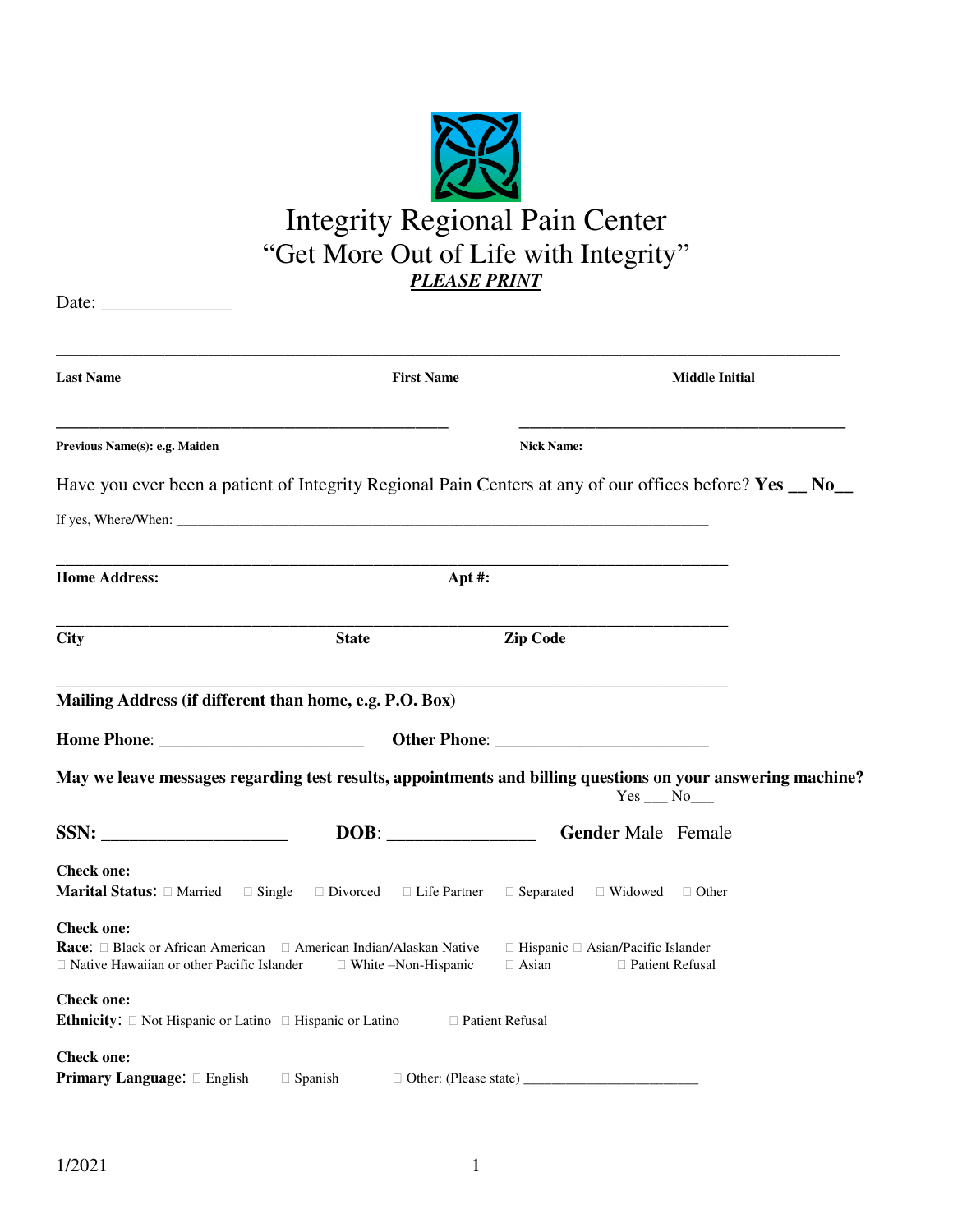**Check one: Employment Status**: Active Duty Military Disabled Employed Full-Time Employed Part-Time  $\Box$  Homemaker  $\Box$  Not Employed  $\Box$  Retired  $\Box$  Self Employed  $\Box$  Student  $\Box$  Other \_\_\_\_\_\_\_\_\_\_\_\_\_\_\_\_\_\_\_\_\_\_\_\_\_\_\_\_\_\_\_\_\_\_\_\_\_\_\_\_\_\_\_\_\_\_\_\_\_\_\_\_\_\_\_\_\_\_\_\_\_\_\_\_\_\_\_\_\_\_\_\_\_\_\_\_\_\_\_\_\_\_\_\_ Employer Name/Address/phone number: Primary Care Physician: \_\_\_\_\_\_\_\_\_\_\_\_\_\_\_\_\_\_\_\_\_\_\_\_\_\_\_\_\_Ph #: \_\_\_\_\_\_\_\_\_\_\_\_\_\_\_\_\_\_\_ Date of last visit: Referring Physician: \_\_\_\_\_\_\_\_\_\_\_\_\_\_\_\_\_\_\_\_\_\_\_\_\_\_\_\_\_ Ph #: \_\_\_\_\_\_\_\_\_\_\_\_\_\_\_\_\_\_\_\_\_ Date of last visit: \_\_\_\_\_\_\_\_\_\_\_\_\_\_\_\_\_\_\_\_\_\_ **Primary Insurance**: Ins. Co. Name\_\_\_\_\_\_\_\_\_\_\_\_\_\_\_\_\_\_\_\_\_\_\_\_\_\_\_\_\_\_\_ Effective Date:  $Policy/ID \#: \_$ Relation to Patient: \_\_\_\_\_\_\_\_\_\_\_\_\_ Insured's Name: \_\_\_\_\_\_\_\_\_\_\_\_\_\_\_\_\_\_\_\_\_\_\_\_\_\_\_\_\_ Insured's Date of Birth: \_\_\_\_\_\_\_\_\_\_\_\_\_\_\_\_\_\_ M / F Insured's SS# \_\_\_\_\_\_\_\_\_\_\_\_\_\_\_\_ Insured's Employer: **Secondary Insurance Company**: Ins. Co. Name **Effective Date:**  $\blacksquare$ Policy/ID #: \_\_\_\_\_\_\_\_\_\_\_\_\_\_\_ Group #: \_\_\_\_\_\_\_\_\_\_\_\_\_\_\_\_\_\_\_\_\_\_\_\_\_\_\_\_\_ Relation to Patient: \_\_\_\_\_\_\_\_\_\_\_\_\_ Insured's Name: \_\_\_\_\_\_\_\_\_\_\_\_\_\_\_\_\_\_\_\_\_\_\_\_\_\_\_\_\_ Insured's Date of Birth: \_\_\_\_\_\_\_\_\_\_\_\_\_\_\_\_ M / F Insured's SS# \_\_\_\_\_\_\_\_\_\_\_\_\_\_\_\_\_\_\_ Insured's Employer: **Work Comp Injury:**  $\Box$  No  $\Box$  Yes (Complete the following) Date of Injury: \_ Employer at Time of Injury: \_\_\_\_\_\_\_\_\_\_\_\_\_\_\_\_\_\_\_\_\_\_\_\_\_\_\_\_\_\_\_\_\_\_\_\_\_\_\_\_\_\_\_\_\_\_\_\_\_\_\_\_\_\_\_\_\_\_\_\_\_\_\_ Address: \_\_\_\_\_\_\_\_\_\_\_\_\_\_\_\_\_\_\_\_\_\_\_\_\_\_\_\_\_\_\_\_\_\_\_\_\_\_\_\_\_\_\_\_\_\_\_\_\_\_\_\_\_\_\_\_\_\_\_\_\_\_\_\_\_\_\_\_\_\_\_\_\_\_\_\_\_ City State Zip Code Contact Person for Work Comp (not employer): \_\_\_\_\_\_\_\_\_\_\_\_\_\_\_\_\_\_\_ Contact Person Ph #\_\_\_\_\_\_\_\_\_\_\_\_\_ Case Number: \_\_\_\_\_\_\_\_\_\_\_\_\_\_\_\_\_\_\_\_ Primary Diagnosis of Injury: \_\_\_\_\_\_\_\_\_\_\_\_\_ Work Comp Attorney:  $\Box$  Ph#: Emergency Contact Info: **Name/Relationship to Patient Phone Number Phone Number**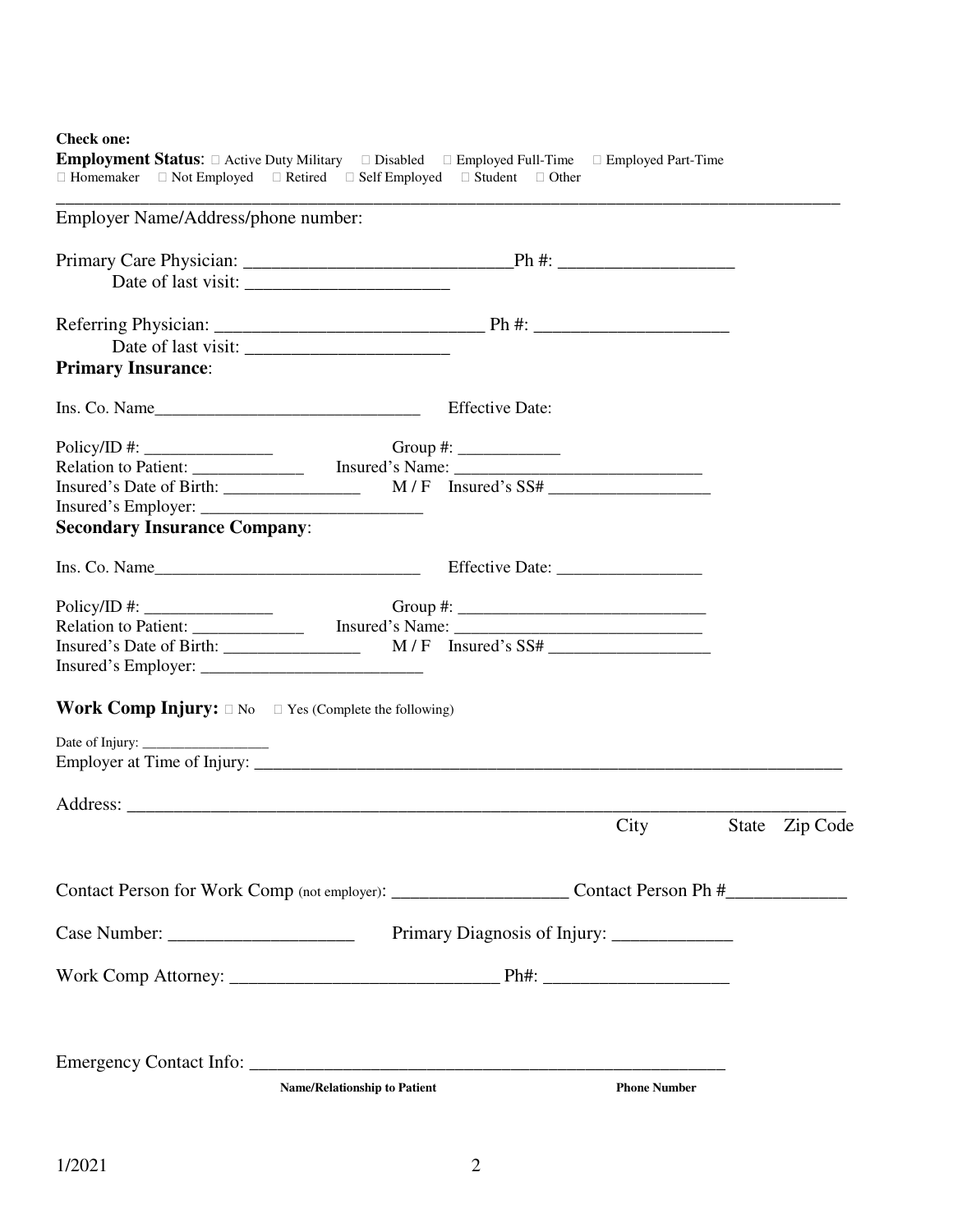#### **Section II – Patient General Health Information**

Reason for today's visit: \_\_\_\_\_\_\_\_\_\_\_\_\_\_\_\_\_\_\_\_\_\_\_\_\_\_\_\_\_\_\_\_\_\_\_\_\_\_\_\_\_\_\_\_\_\_\_\_\_\_\_\_\_\_\_\_\_\_\_\_\_\_\_\_\_\_\_\_\_

Do you have any physical disabilities? (e.g. amputation, loss of vision, speech, hearing; use of arms, legs)

| If yes, please describe accident:<br>Type of Accident                                                                                            |                 | Date Occurred |                        | Problem/Symptoms/Pain |                     |
|--------------------------------------------------------------------------------------------------------------------------------------------------|-----------------|---------------|------------------------|-----------------------|---------------------|
| If yes, is there any legal proceeding pending?<br>(Office Staff, please inform billing office of potential pending legal proceeding immediately) |                 |               | <b>MEDICATION LIST</b> |                       |                     |
|                                                                                                                                                  |                 |               |                        |                       |                     |
| <b>MEDICATION</b>                                                                                                                                | <b>STRENGTH</b> | <b>DOSAGE</b> | <b>LAST TAKEN</b>      | <b>REASON</b>         | <b>PRESCRIBE BY</b> |
|                                                                                                                                                  |                 |               |                        |                       |                     |
|                                                                                                                                                  |                 |               |                        |                       |                     |
|                                                                                                                                                  |                 |               |                        |                       |                     |
|                                                                                                                                                  |                 |               |                        |                       |                     |
|                                                                                                                                                  |                 |               |                        |                       |                     |
|                                                                                                                                                  |                 |               |                        |                       |                     |
|                                                                                                                                                  |                 |               |                        |                       |                     |
|                                                                                                                                                  |                 |               |                        |                       |                     |
|                                                                                                                                                  |                 |               |                        |                       |                     |
|                                                                                                                                                  |                 |               |                        |                       |                     |
|                                                                                                                                                  |                 |               |                        |                       |                     |
|                                                                                                                                                  |                 |               |                        |                       |                     |

**ALLERGIES: Are you allergic to any of the following, (If yes please mark the ones that apply)? Adhesive tape \_\_\_\_\_ Iodine \_\_\_\_\_ Latex \_\_\_\_\_ Contrast Dye \_\_\_\_\_**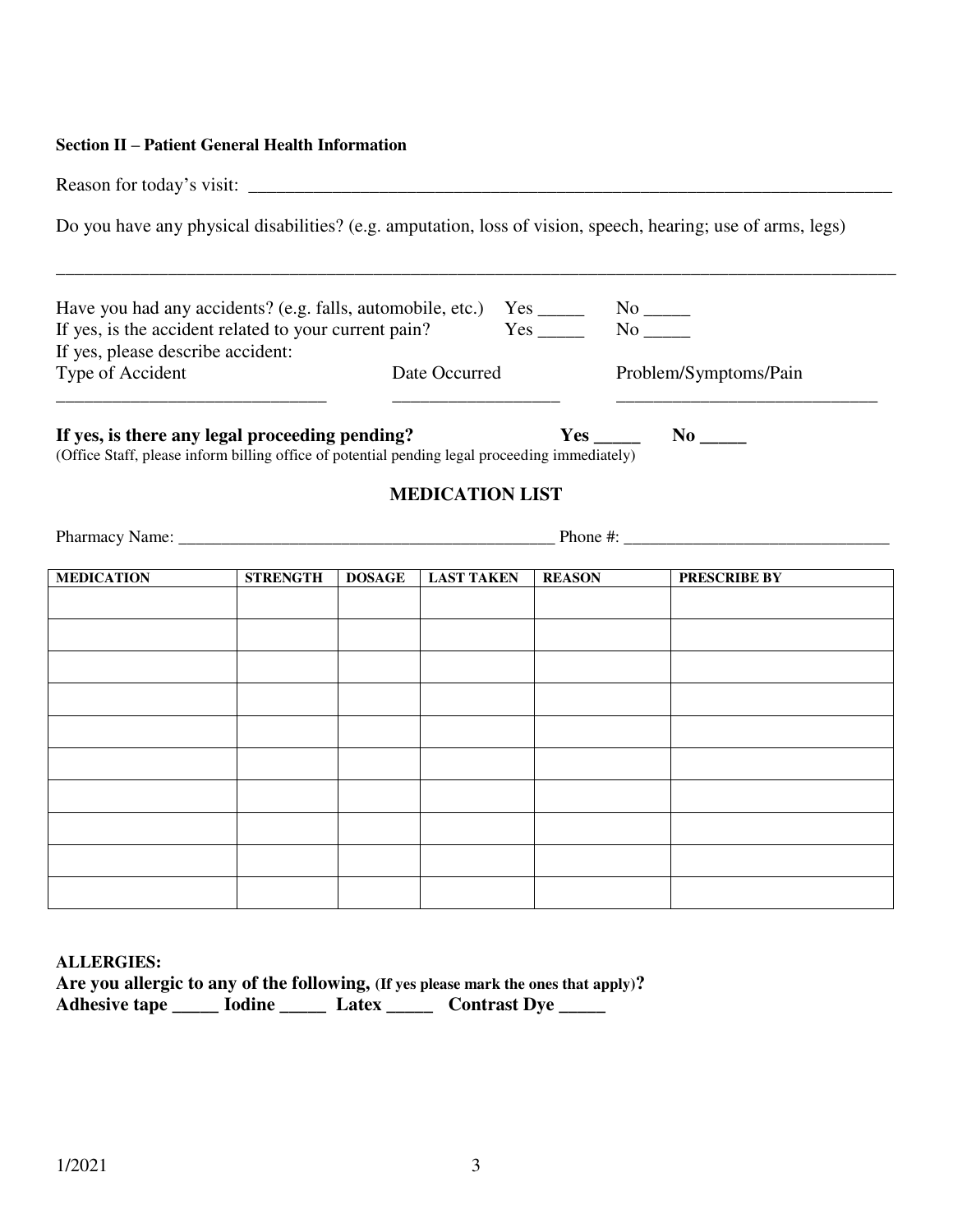Are you allergic to any medications or non-medications (foods etc)? If yes, please list below and the reaction/side effect.

| <b>Medication Name:</b>                                                                                                                                                                                                                                                                                                                                                                                                               |                                                                                                                                                                                                                                                                                                                                                                                               | <b>Reaction/Side Affect</b>                                                                                                                                                                                                                                                                                                                                                                                                                                                                                                                             |
|---------------------------------------------------------------------------------------------------------------------------------------------------------------------------------------------------------------------------------------------------------------------------------------------------------------------------------------------------------------------------------------------------------------------------------------|-----------------------------------------------------------------------------------------------------------------------------------------------------------------------------------------------------------------------------------------------------------------------------------------------------------------------------------------------------------------------------------------------|---------------------------------------------------------------------------------------------------------------------------------------------------------------------------------------------------------------------------------------------------------------------------------------------------------------------------------------------------------------------------------------------------------------------------------------------------------------------------------------------------------------------------------------------------------|
| <b>Non-Medication:</b>                                                                                                                                                                                                                                                                                                                                                                                                                |                                                                                                                                                                                                                                                                                                                                                                                               | <b>Reaction/Side Affect</b>                                                                                                                                                                                                                                                                                                                                                                                                                                                                                                                             |
| <u>Past Medical History (Check all that apply)</u><br>Please mark all the following that you have been diagnosed with:<br>Alcoholism<br>Allergies/Hay/fever<br>______ Anemia<br>Anxiety<br>_____ Asthma<br><b>Atrial Fibrillation</b><br><b>Blood Transfusions</b><br>Coronary Artery Disease<br>$\qquad$ Cancer<br>Cardiac Pacer<br><b>Cardiovascular Disease</b><br><b>CHF</b><br>Cirrhosis<br>Colitis<br><b>COPD</b><br><b>CRF</b> | ________ Depression<br>$\frac{1}{2}$ Diabetes Type 1<br>Diabetes Type 2<br><u>__</u> Epilepsy<br>Fracture<br>Gastric Ulcer<br>$\overline{\phantom{a}}$<br>Gastrointestinal Disease<br>$\mathcal{L}^{\text{max}}_{\text{max}}$<br>GERD<br><b>Gestational Diabetes</b><br>Glaucoma<br>Heart Murmur<br>Hepatitis<br><b>High Cholesterol</b><br>Hyperlipidemia<br>Hypertension<br>Hyperthyroidism | <u>Lessen Kidney</u> Infections<br>_______ Kidney Stone<br>_____ Migraine<br><b>Multiple Sclerosis</b><br>$\overline{\phantom{a}}$<br>______ Obesity<br>Old MI (previous heart attack)<br>$\frac{1}{2}$<br>Osteoarthritis<br>Osteoporosis<br>$\sim$ 100 $\mu$<br>________ Pneumonia<br>Progressive Neurological Disorder<br>$\overline{\phantom{a}}$<br><b>EXAMPLE PULLE PULLE PULLE PULLE PULLE PULLE PULLE PULLE PUIL</b><br><b>Rheumatic Fever</b><br><b>Rheumatoid Arthritis</b><br><b>STD</b><br><b>Terminal Illness</b><br><b>Thyroid Disease</b> |
| Crohn's Disease<br><b>CVA</b><br><b>DVT</b>                                                                                                                                                                                                                                                                                                                                                                                           | Hypothyroidism<br><b>Insulin Pump</b><br>Joint Pain                                                                                                                                                                                                                                                                                                                                           | <b>TIA</b><br>Tuberculosis<br>Valvular Problems                                                                                                                                                                                                                                                                                                                                                                                                                                                                                                         |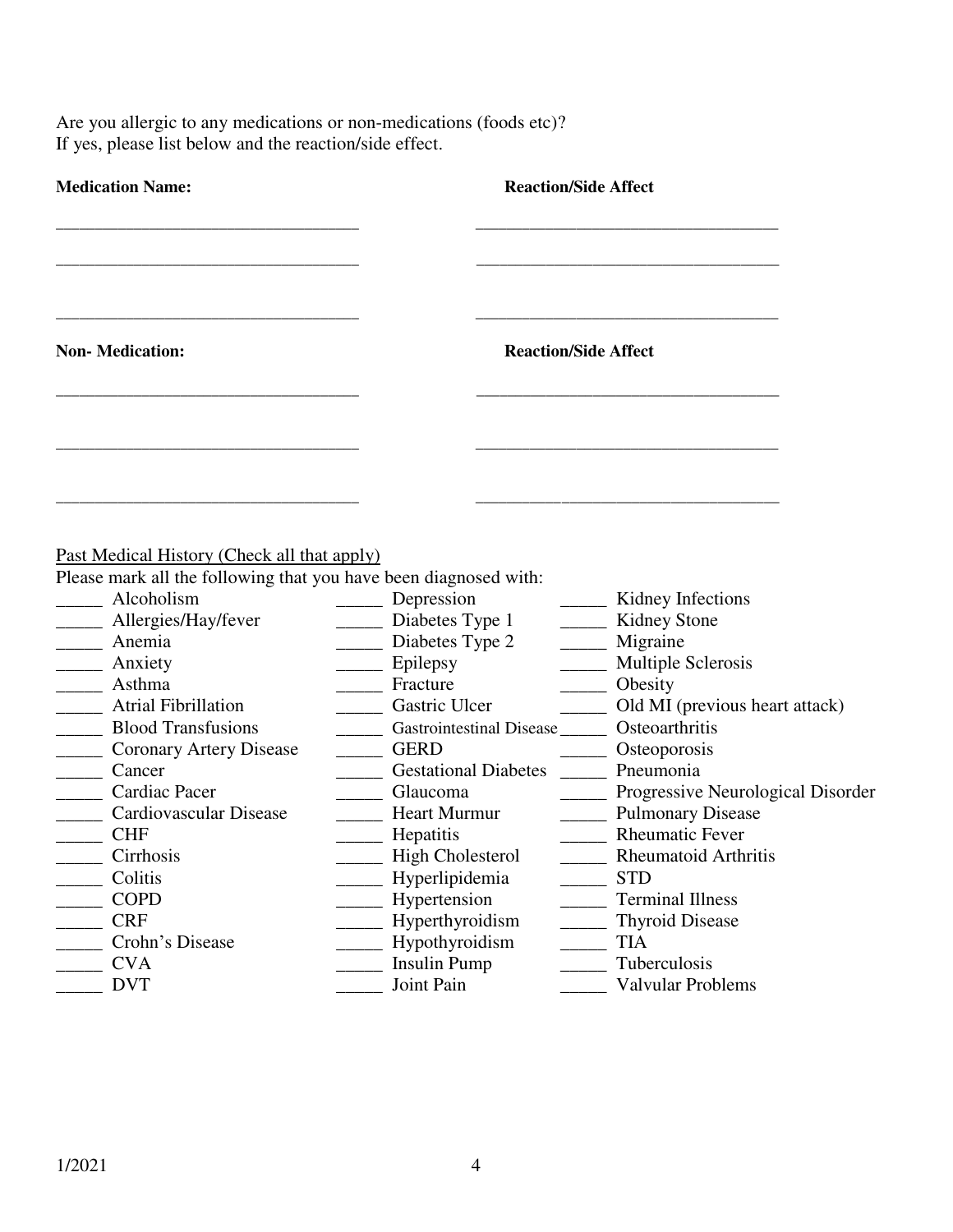| <b>Other Medical History:</b>                                                                               |                        |                                |                          |                           |
|-------------------------------------------------------------------------------------------------------------|------------------------|--------------------------------|--------------------------|---------------------------|
| <b>Bone Cancer</b>                                                                                          |                        | Arthritis                      |                          | Degenerative Bone Disease |
| __ Breast Cancer                                                                                            |                        | Lung Cancer                    | <b>Prostate Cancer</b>   |                           |
| _____ Shingles                                                                                              |                        | ______ Stroke                  | Angina                   |                           |
| _______ Stomach Ulcer                                                                                       |                        | <b>AIDS</b>                    | <b>HTV</b>               |                           |
|                                                                                                             |                        |                                |                          |                           |
| Hospitalizations:<br>Please list all hospitalizations for <b>NON</b> surgical reasons and dates (if known): |                        |                                |                          |                           |
|                                                                                                             |                        |                                |                          |                           |
| <b>Tobacco Assessment:</b>                                                                                  |                        |                                |                          |                           |
| <b>Circle Current Status:</b>                                                                               |                        | Former Smoker Current Everyday | <b>Current Some Days</b> | Never Smoked              |
| <b>Circle Type used:</b>                                                                                    | Cigarettes             | <b>Smokeless Tobacco</b>       | Cigars                   |                           |
| Circle closest amount of usage per day: $\frac{1}{2}$ pack                                                  |                        | 1 pack                         | 2 packs                  | 3 packs or more           |
| Social History:                                                                                             |                        |                                |                          |                           |
| <b>Alcohol Use:</b><br><b>Circle one:</b>                                                                   | Non-Drinker Occasional | Moderate<br>Social             | Heavy                    | Recovering Alcoholic      |
| <b>Circle one:</b> less than 12 drinks a year $1-13$ drinks a month $4-14$ drinks a week                    |                        |                                |                          | more than 2 drinks a day  |
| Do you use drugs recreationally? ________ Yes                                                               |                        | N <sub>0</sub>                 |                          |                           |
| Mark if you use any of the following recreationally:                                                        |                        |                                |                          |                           |
| Amphétamines                                                                                                |                        | <b>Barbiturates</b>            | Cocaine                  |                           |
| Codeine                                                                                                     |                        | Diazapam                       | Heroin                   |                           |
| Hydrocodone                                                                                                 |                        | Marijuana                      | Morphine                 |                           |
| Oxycodone                                                                                                   |                        | Soma                           |                          | Other:                    |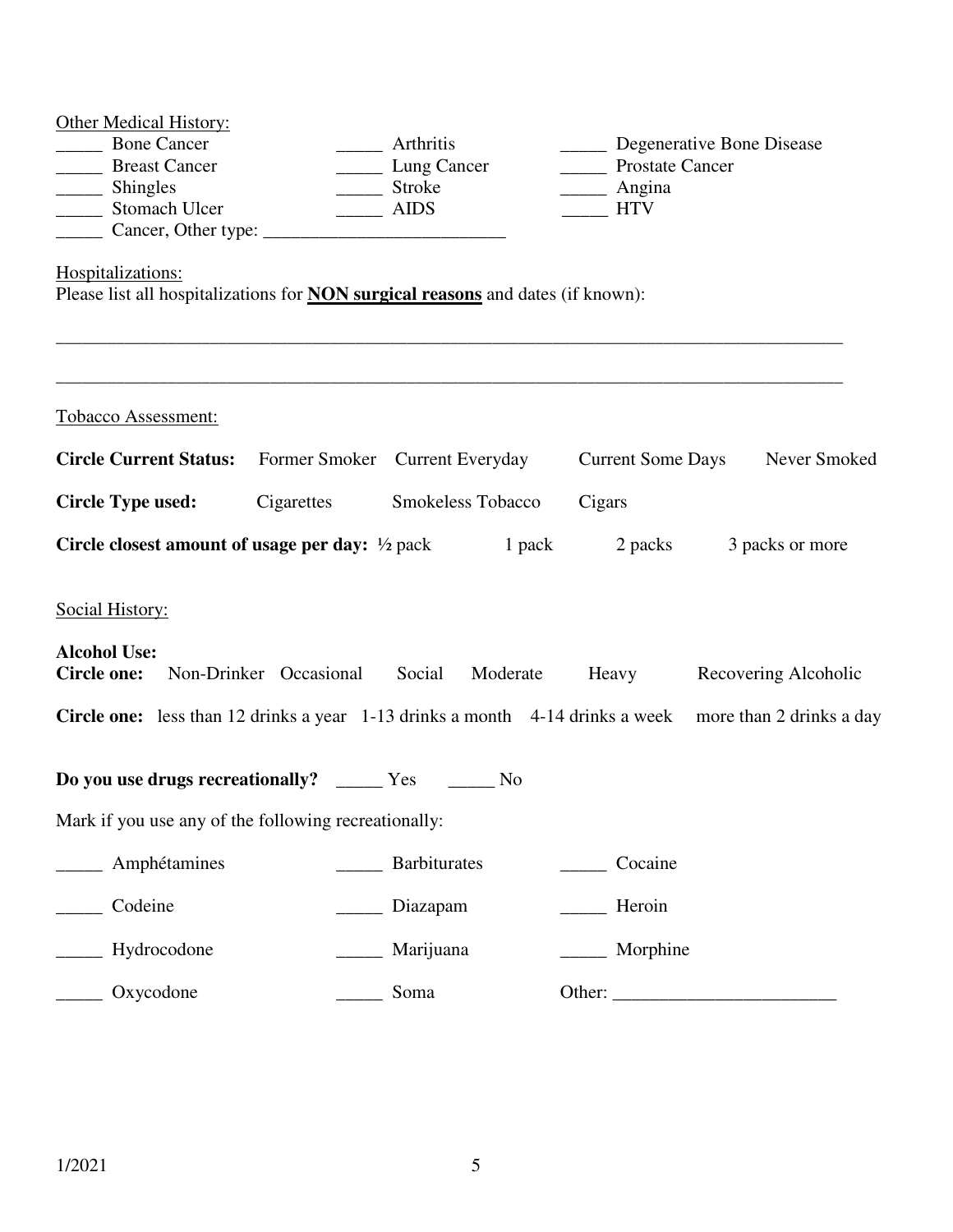| Dependency or addictions to drugs now or in the past?                                                                                                                                                                                                                                                                                                                                                                           |                                                                                                                                                                                                                                                                                                                                                                                                                                   | $\frac{1}{\sqrt{1-\frac{1}{\sqrt{1-\frac{1}{\sqrt{1-\frac{1}{\sqrt{1-\frac{1}{\sqrt{1-\frac{1}{\sqrt{1-\frac{1}{\sqrt{1-\frac{1}{\sqrt{1-\frac{1}{\sqrt{1-\frac{1}{\sqrt{1-\frac{1}{\sqrt{1-\frac{1}{\sqrt{1-\frac{1}{\sqrt{1-\frac{1}{\sqrt{1-\frac{1}{\sqrt{1-\frac{1}{\sqrt{1-\frac{1}{\sqrt{1-\frac{1}{\sqrt{1-\frac{1}{\sqrt{1-\frac{1}{\sqrt{1-\frac{1}{\sqrt{1-\frac{1}{\sqrt{1-\frac{1}{\sqrt{1-\frac{1}{\sqrt{1-\frac{1$ |  |
|---------------------------------------------------------------------------------------------------------------------------------------------------------------------------------------------------------------------------------------------------------------------------------------------------------------------------------------------------------------------------------------------------------------------------------|-----------------------------------------------------------------------------------------------------------------------------------------------------------------------------------------------------------------------------------------------------------------------------------------------------------------------------------------------------------------------------------------------------------------------------------|-----------------------------------------------------------------------------------------------------------------------------------------------------------------------------------------------------------------------------------------------------------------------------------------------------------------------------------------------------------------------------------------------------------------------------------|--|
| Mark if applicable:<br><b>Example:</b> Amphetamines                                                                                                                                                                                                                                                                                                                                                                             | Barbiturates                                                                                                                                                                                                                                                                                                                                                                                                                      | Cocaine                                                                                                                                                                                                                                                                                                                                                                                                                           |  |
| _______ Codeine                                                                                                                                                                                                                                                                                                                                                                                                                 | Diazapam                                                                                                                                                                                                                                                                                                                                                                                                                          |                                                                                                                                                                                                                                                                                                                                                                                                                                   |  |
| - Hydrocodone                                                                                                                                                                                                                                                                                                                                                                                                                   | ______ Marijuana                                                                                                                                                                                                                                                                                                                                                                                                                  | _______ Morphine                                                                                                                                                                                                                                                                                                                                                                                                                  |  |
| $\frac{1}{\sqrt{1-\frac{1}{2}}}\frac{0}{\sqrt{1-\frac{1}{2}}}\frac{0}{\sqrt{1-\frac{1}{2}}}\frac{0}{\sqrt{1-\frac{1}{2}}}\frac{0}{\sqrt{1-\frac{1}{2}}}\frac{0}{\sqrt{1-\frac{1}{2}}}\frac{0}{\sqrt{1-\frac{1}{2}}}\frac{0}{\sqrt{1-\frac{1}{2}}}\frac{0}{\sqrt{1-\frac{1}{2}}}\frac{0}{\sqrt{1-\frac{1}{2}}}\frac{0}{\sqrt{1-\frac{1}{2}}}\frac{0}{\sqrt{1-\frac{1}{2}}}\frac{0}{\sqrt{1-\frac{1}{2}}}\frac{0}{\sqrt{1-\frac{$ | Soma                                                                                                                                                                                                                                                                                                                                                                                                                              |                                                                                                                                                                                                                                                                                                                                                                                                                                   |  |
| <b>OB/GYN History:</b><br>Are you pregnant?                                                                                                                                                                                                                                                                                                                                                                                     | $\frac{1}{\sqrt{1-\frac{1}{\sqrt{1-\frac{1}{\sqrt{1-\frac{1}{\sqrt{1-\frac{1}{\sqrt{1-\frac{1}{\sqrt{1-\frac{1}{\sqrt{1-\frac{1}{\sqrt{1-\frac{1}{\sqrt{1-\frac{1}{\sqrt{1-\frac{1}{\sqrt{1-\frac{1}{\sqrt{1-\frac{1}{\sqrt{1-\frac{1}{\sqrt{1-\frac{1}{\sqrt{1-\frac{1}{\sqrt{1-\frac{1}{\sqrt{1-\frac{1}{\sqrt{1-\frac{1}{\sqrt{1-\frac{1}{\sqrt{1-\frac{1}{\sqrt{1-\frac{1}{\sqrt{1-\frac{1}{\sqrt{1-\frac{1}{\sqrt{1-\frac{1$ |                                                                                                                                                                                                                                                                                                                                                                                                                                   |  |
| Mark all that apply:<br>________ History of abnormal pap smear ____________ Endometriosis                                                                                                                                                                                                                                                                                                                                       |                                                                                                                                                                                                                                                                                                                                                                                                                                   |                                                                                                                                                                                                                                                                                                                                                                                                                                   |  |
| <b>Surgical History:</b><br>Please list all surgeries you have had and include dates if known:                                                                                                                                                                                                                                                                                                                                  |                                                                                                                                                                                                                                                                                                                                                                                                                                   |                                                                                                                                                                                                                                                                                                                                                                                                                                   |  |
| Mental Health:<br>Are you seeing a mental health professional? The Mess Test Communist Manuscript No<br><b>Section III - Review of Systems:</b>                                                                                                                                                                                                                                                                                 |                                                                                                                                                                                                                                                                                                                                                                                                                                   |                                                                                                                                                                                                                                                                                                                                                                                                                                   |  |
| Do you now have, or have you recently had any of the following? (Mark all that apply)                                                                                                                                                                                                                                                                                                                                           |                                                                                                                                                                                                                                                                                                                                                                                                                                   |                                                                                                                                                                                                                                                                                                                                                                                                                                   |  |
| <b>Constitutions:</b><br>________ Fever ________ Chills<br>________ Sweats ________ Fatigue                                                                                                                                                                                                                                                                                                                                     | Increased appetite                                                                                                                                                                                                                                                                                                                                                                                                                | Unintentional Weight Loss _______ Unintentional Weight gain<br>Decreased appetite                                                                                                                                                                                                                                                                                                                                                 |  |
| <b>HEENT &amp; Neck:</b><br>_______ Snoring                                                                                                                                                                                                                                                                                                                                                                                     |                                                                                                                                                                                                                                                                                                                                                                                                                                   | <b>EXAMPLE 19 All EXAMPLE 2018</b> Rinus Consection <b>CONSECT 2018</b> Relation <b>CONSECT 2018</b> Rinus Consection <b>CONSECT 2019</b> Rinus Rinus Rinus Rinus Rinus Rinus Rinus Rinus Rinus Rinus Rinus Rinus Rinus Rinus Rinus Rinus Rinus Ri                                                                                                                                                                                |  |
| <b>Respiratory:</b><br>Shortness of Breath ________ Wheezing<br>Cough                                                                                                                                                                                                                                                                                                                                                           | _________ Requiring Oxygen                                                                                                                                                                                                                                                                                                                                                                                                        |                                                                                                                                                                                                                                                                                                                                                                                                                                   |  |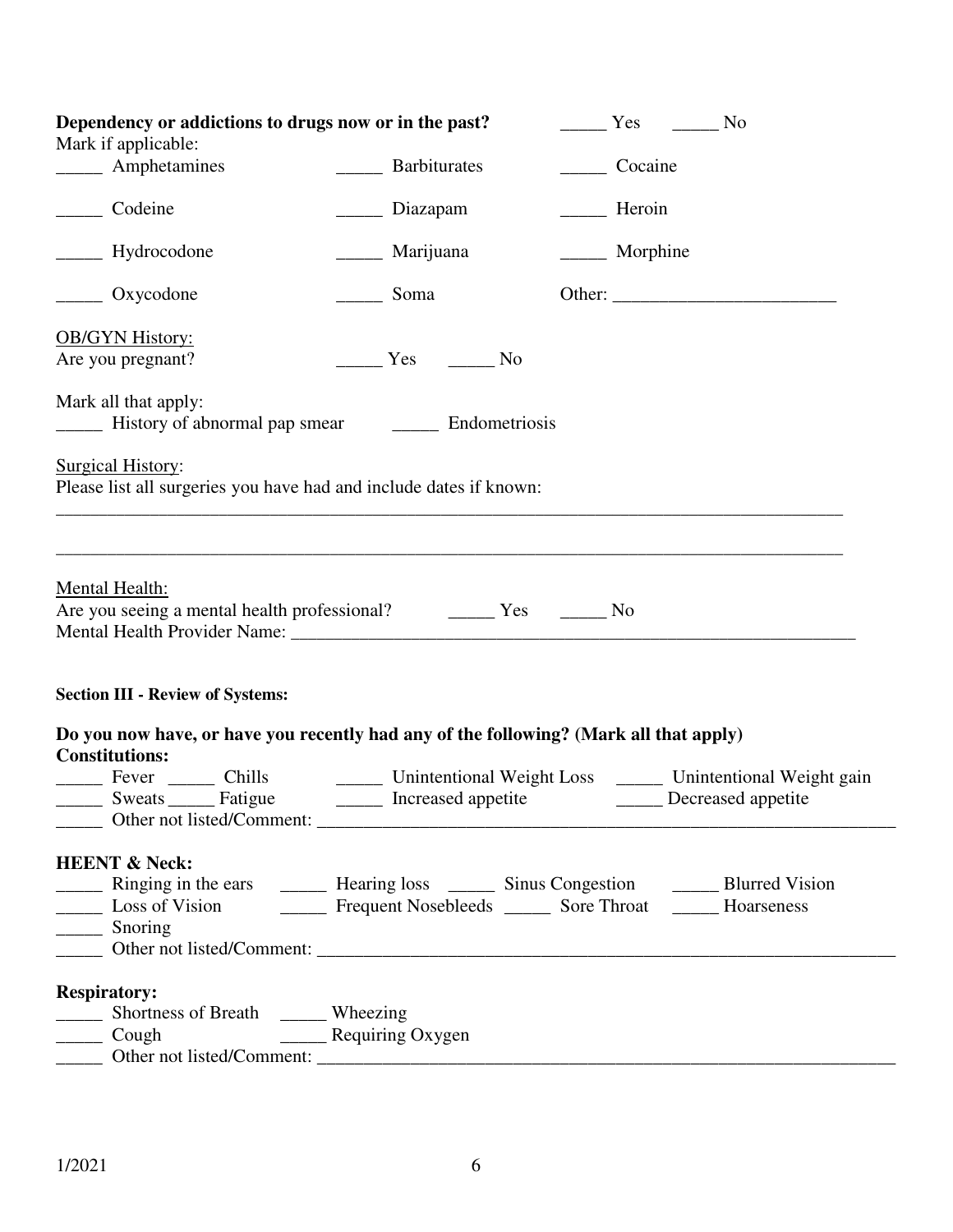| Cardiovascular:       |                                                           |                                                                                                                                          |                                                                                        |
|-----------------------|-----------------------------------------------------------|------------------------------------------------------------------------------------------------------------------------------------------|----------------------------------------------------------------------------------------|
|                       |                                                           | _______ Chest Pain __________ Palpitations ________ Arrhythmia (irregular heartbeat)                                                     |                                                                                        |
|                       |                                                           | Fainting Legs Cramps _______ Swelling of ankles                                                                                          |                                                                                        |
|                       |                                                           |                                                                                                                                          |                                                                                        |
| Gastrointestinal:     |                                                           |                                                                                                                                          |                                                                                        |
| Nausea                |                                                           |                                                                                                                                          |                                                                                        |
|                       |                                                           | _______ Vomiting _________ Diarrhea _________ Abdominal Pain                                                                             | Blood in stool                                                                         |
|                       |                                                           |                                                                                                                                          |                                                                                        |
| <b>Genitourinary:</b> |                                                           |                                                                                                                                          |                                                                                        |
| _______ Frequency     |                                                           |                                                                                                                                          |                                                                                        |
|                       | ______ Dysuria (Painful Urination) ______ Kidney Stones   |                                                                                                                                          | Prostate problems                                                                      |
|                       |                                                           |                                                                                                                                          | Hematuria (blood in urine) _______ Painful Intercourse _______ Menstrual Complications |
| Skin:                 |                                                           |                                                                                                                                          |                                                                                        |
|                       |                                                           |                                                                                                                                          | Rash _______ Itching Jaundice (yellowing) ________ Other change in skin color          |
|                       |                                                           |                                                                                                                                          |                                                                                        |
|                       |                                                           | Other not listed/Comment:                                                                                                                |                                                                                        |
| Musculoskeletal:      | Joint pain _________ Muscle Cramps/Pain _______ Fractures | Walking aids _______ Joint Stiffness __________ Swelling of Joints<br>Weakness <u>____</u> Limitation of use of any joint including back | Pain in Back<br><u>__</u> Pain Neck                                                    |
| Hematologic:          |                                                           |                                                                                                                                          |                                                                                        |
| Bleeding gums         |                                                           | <b>Easy bleeding tendency Easy Bruising tendency Easy Bruising tendency</b>                                                              |                                                                                        |
| <b>Endocrine:</b>     |                                                           |                                                                                                                                          |                                                                                        |
|                       |                                                           |                                                                                                                                          | <b>Excessive Thirst (polydypsia)</b>                                                   |
| Loss of bowl control  |                                                           |                                                                                                                                          |                                                                                        |
|                       |                                                           | Other not listed/Comment:                                                                                                                |                                                                                        |
| Neurological:         |                                                           |                                                                                                                                          |                                                                                        |
| Headache              | __ Seizures                                               | <u>__</u> Paralysis                                                                                                                      |                                                                                        |
| Difficulty walking    | Confusion                                                 |                                                                                                                                          | <b>Dizziness</b>                                                                       |
|                       | Memory lapses or loss                                     |                                                                                                                                          |                                                                                        |
|                       |                                                           |                                                                                                                                          |                                                                                        |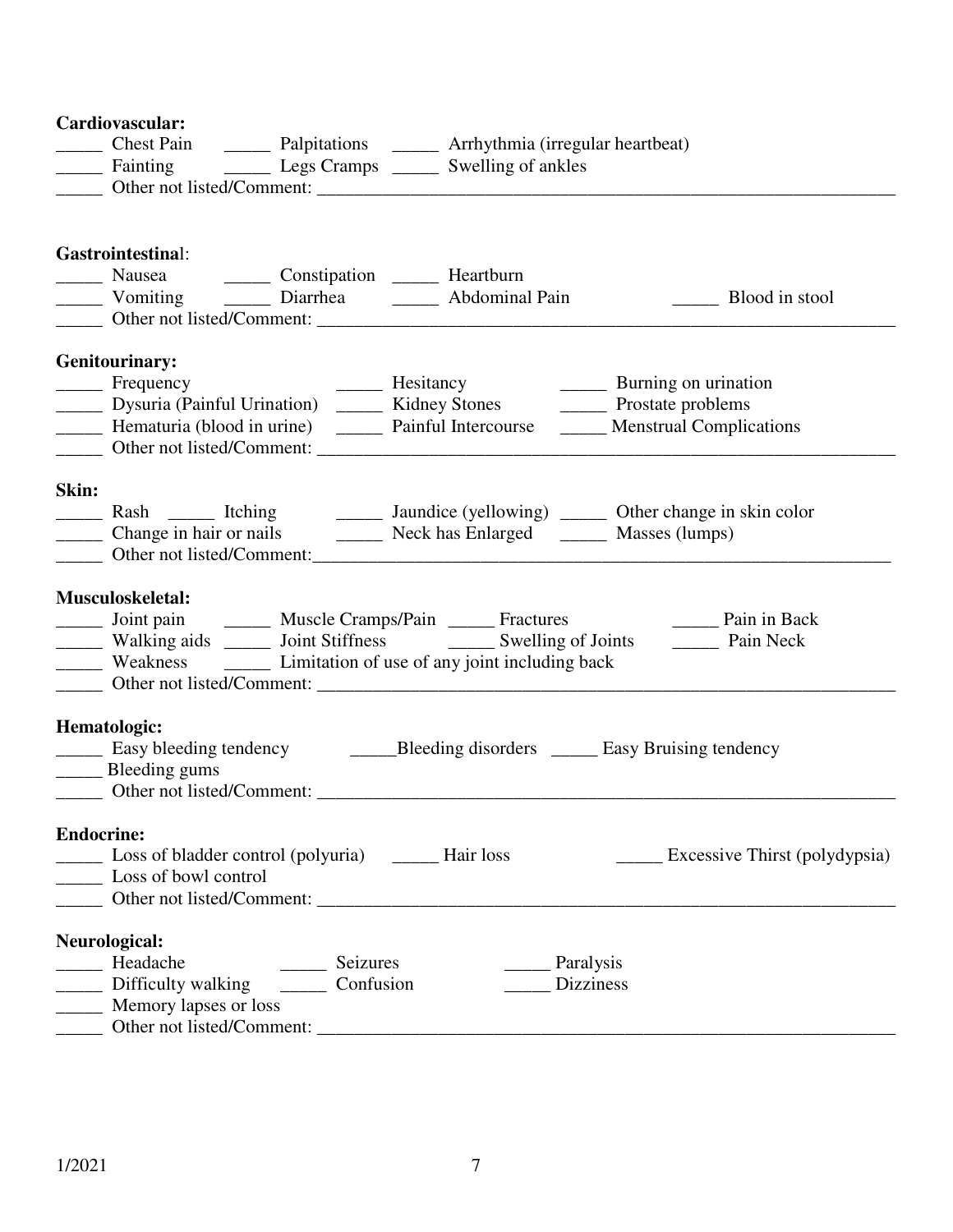**Psychiatric:**<br><u>Anxiety</u> \_\_\_\_\_\_\_ Depression

\_\_\_\_\_ Suicidal Thoughts \_\_\_\_\_ Suicide attempts \_\_\_\_\_ Panic attacks \_\_\_\_\_ Mood Disorders \_\_\_\_\_ Emotional Problems \_\_\_\_\_ Sleep Disturbances \_\_\_\_\_ Other not listed/Comment: \_\_\_\_\_\_\_\_\_\_\_\_\_\_\_\_\_\_\_\_\_\_\_\_\_\_\_\_\_\_\_\_\_\_\_\_\_\_\_\_\_\_\_\_\_\_\_\_\_\_\_\_\_\_\_\_\_\_\_\_\_\_

**I certify that the above is true and correct to the best of my knowledge.** 

**Signature of Patient Date Contract Contract Date Date** 

**\_\_\_\_\_\_\_\_\_\_\_\_\_\_\_\_\_\_\_\_\_\_\_\_\_\_\_\_\_\_\_\_\_\_\_\_\_\_\_\_\_\_\_\_\_\_\_ \_\_\_\_\_\_\_\_\_\_\_\_\_\_\_\_\_\_\_\_\_\_**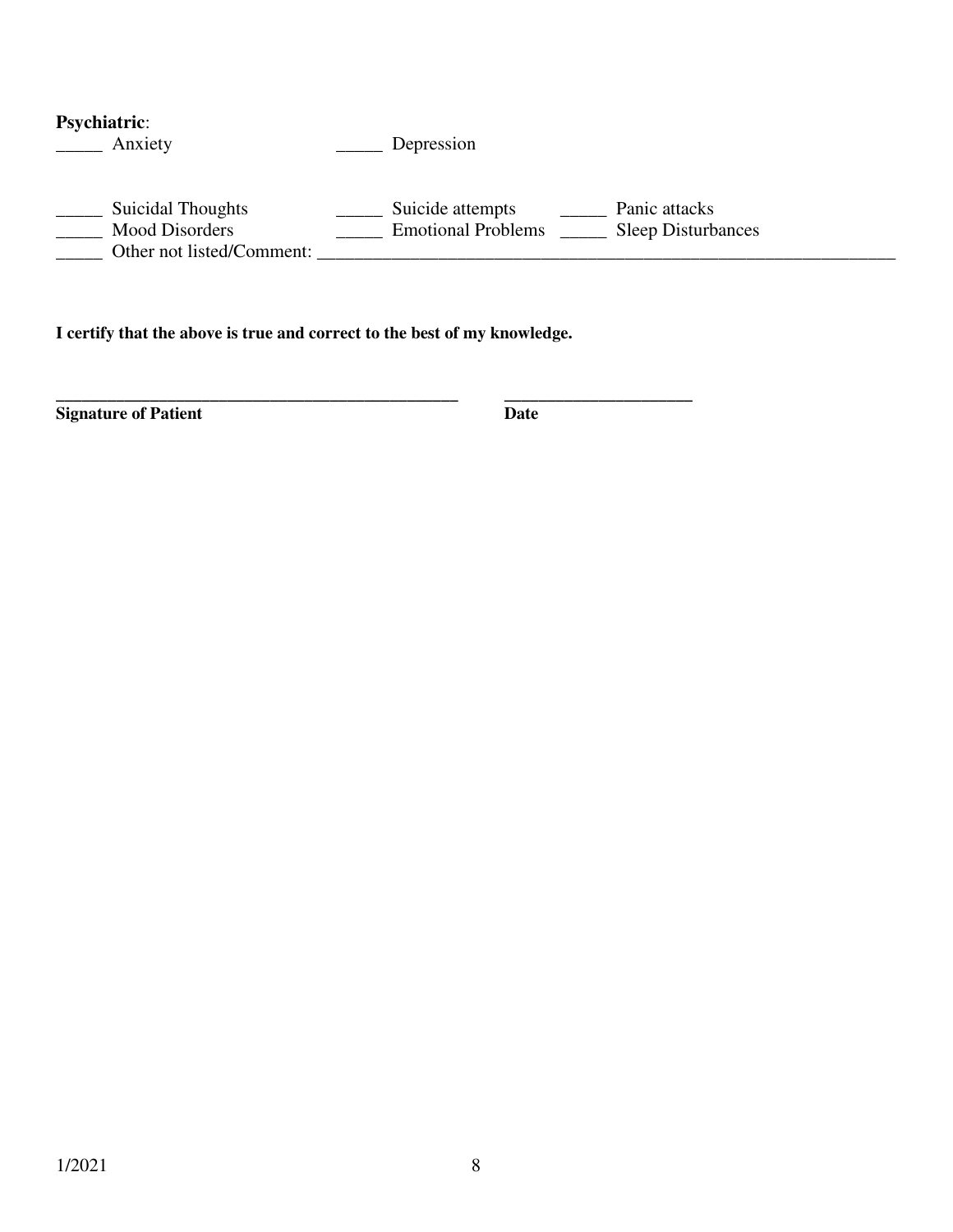#### **Patient Assignment of Benefit and Payment Agreement**

#### **Patient Name (printed): \_\_\_\_\_\_\_\_\_\_\_\_\_\_\_\_\_\_\_\_\_\_\_\_\_\_\_\_\_\_\_\_\_\_\_\_\_\_\_\_\_\_\_\_\_\_\_\_\_\_\_\_\_\_\_\_\_\_\_\_\_\_\_\_\_\_\_\_\_\_\_\_\_\_\_\_\_\_\_\_\_\_\_\_**

Thank You for choosing Integrity Regional Pain Center for your pain management needs. We are committed to giving you the best possible pain management care determined to be medically necessary by Integrity Regional Pain Center's Providers. To acquaint you further with the procedures and policies of our clinics, we are providing the following information below.

**Insurance Billing:** Integrity Regional Pain Center is a Medicare and Missouri Medicaid provider and participates in several other commercial and government payors plans. **Please check directly with your insurance plan in order to ensure our services are a covered benefit and our group/physician is within your specific carrier network of providers.** 

#### **Financial Responsibility**

I understand insurance billing is a service provided as a courtesy and I am always financially responsible to Integrity Regional Pain Center for any charges not covered by my health care benefits. It is my responsibility to notify Integrity Regional Pain Center of any changes in my health care coverage. I understand I am responsible for the entire bill or balance of the bill as determined by Integrity Regional Pain Center and/or my health care insurer, if the submitted claims or any part of them are denied for payment. I understand that by signing this form that I am accepting financial responsibility as explained above for all payment for medical services and/or supplies rendered.

I further agree that in the event I receive any check, draft or other payment subject to services rendered by Integrity Regional Pain Center, I will immediately deliver said check draft or payment to Integrity Regional Pain Center.

**Payment of Copays and Balances** You are fully responsible for all services provided. Full payment, copayment and/or deductible amounts are expected at the time of service. Payment may be made by cash or credit card in the offices or by check and money order if mailed. There is a \$25 service charge for all personal checks returned for any reason. If you have any questions regarding your account, please speak directly to the billing agency at 636-735-1608.

**Please initial: \_\_\_\_\_\_\_\_\_\_\_** 

#### **Assignment of Benefits**

I authorize direct remittance of payment of all insurance benefits, including Medicare (if I am a Medicare beneficiary), to Integrity Regional Pain Center for all covered medical services and supplies provided to me during all courses of treatment and care rendered by Integrity Regional Pain Center and/or its affiliated entities. I understand and agree this assignment of benefits will have continuing effect for so long as I am being treated or cared for by Integrity Regional Pain Center and will constitute a continuing authorization, maintained on file with Integrity Regional Pain Center, which authorizes and allows for direct payment to Integrity Regional Pain Center of all applicable and eligible insurance benefits for all subsequent and continuing treatment, services, supplies and/or care rendered to me by Integrity Regional Pain Center.

**Please initial: \_\_\_\_\_\_\_\_\_\_\_**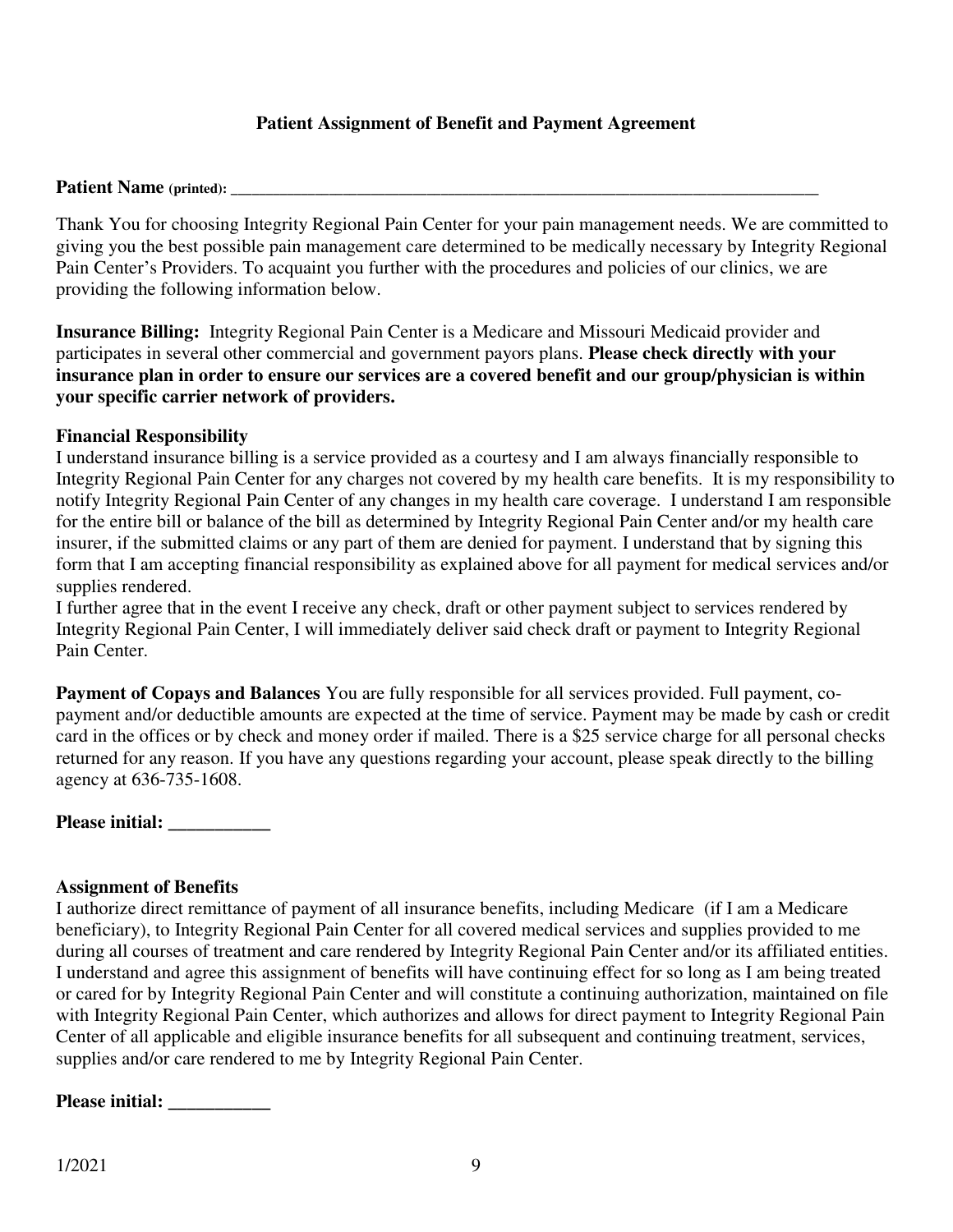#### **Authorization to Release Information**

I authorize the release of any medical or any other information to the Health Care Financing Administration, my insurance carrier(s), or other entity necessary to determine insurance benefits or the benefits payable for related medical services and/or supplies provided to me by Integrity Regional Pain Center. A copy of this authorization will be sent to the Health Care Financing Administration, my insurance carrier(s) or other medical entity, if requested. The original authorization will be kept on file by Integrity Regional Pain Center.

#### **Please initial: \_\_\_\_\_\_\_\_\_\_\_**

**Insurance Carrier Referrals:** Many insurance carriers require that you obtain a referral prior to your office visit, this includes Missouri Medicaid if you are locked into a provider. In order to make your visit to us as smooth as possible, please check with your insurance plan or your primary care provider about any possible requirement before your appointment.

If you have been referred by another provider, a letter will be promptly sent or faxed outlining our findings and the course of your expected treatment.

**Appointments**: If you need to cancel an appointment, a minimum of 12 hours advanced notice is required. If you do not call to cancel your appointment you may be subject to a **\$50 No Call No show fee**. When the office is closed you may leave a voice message which will accurately record the date and time you called. Our staff will do their best to be punctual for your appointment unless we have an emergency. We ask that you be punctual as well. If you are late for any reason, we will try to work you in if possible. However, you may need to reschedule your appointment for a different day.

After the Initial visit with the Physician, the patient will visit and be re-evaluated at least once a month by the Physician (MD/DO), Physician Assistant (PA) or Nurse Practitioner (NP). All re-evaluation will be scheduled appointments, no walk-in appointments are provided.

### **Please initial: \_\_\_\_\_\_\_\_\_\_\_**

**Authorization/Pre-certification:** Many insurance carriers require that an authorization be obtained prior to your procedures/injections, or diagnostic testing such as MRIs and in many cases for prescriptions. Integrity Regional Pain Center has a precertification/authorization department that handles these requirements. In some cases, these requests can take several days/weeks to be processed in order to obtain authorization/precertifications; your patience and understanding is appreciated during this process.

**Emergencies**: During regular office hours if you call and leave a message for your provider he/she may call you back at their earliest availability, this may be during lunch hour as we must see scheduled patients in the office in a timely manner or the provider may have a member of the staff return your call with directions/instructions.

**For emergencies requiring immediate assistance, please call your local emergency provider or 911.**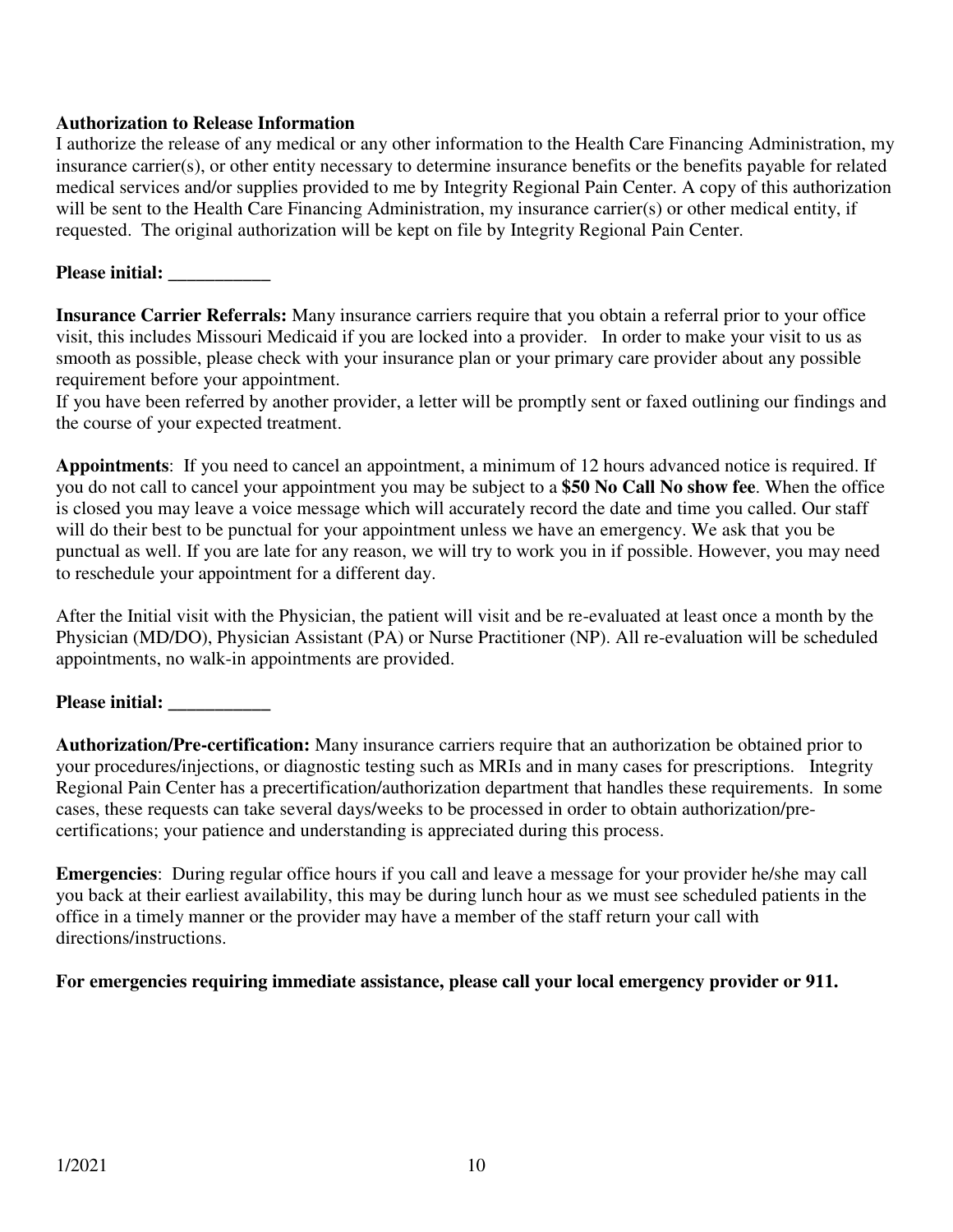**Medical Records:** The information contained in your medical records is strictly confidential. We value the trust you place in us to keep this information confidential. If you wish to have a copy of your medical records, please fill out a release form. Once the completed release is received your request will be processed. Please allow at least 30 days for this process. We will send the records to either the requesting facility or the patient, along with an invoice for the copying fee in accordance with Missouri Revised Statue Section 191.227.

My signature below indicates that I agree with the above terms and conditions noted within the "Patient Assignment of Benefit and Payment Agreement". A copy of this document shall be as binding as the document bearing original signature(s).

|                                   | Date and the same state of the state of the state of the state of the state of the state of the state of the state of the state of the state of the state of the state of the state of the state of the state of the state of |  |
|-----------------------------------|-------------------------------------------------------------------------------------------------------------------------------------------------------------------------------------------------------------------------------|--|
|                                   |                                                                                                                                                                                                                               |  |
|                                   |                                                                                                                                                                                                                               |  |
| If patient is unable to sign:     |                                                                                                                                                                                                                               |  |
|                                   |                                                                                                                                                                                                                               |  |
|                                   |                                                                                                                                                                                                                               |  |
|                                   |                                                                                                                                                                                                                               |  |
| Reason patient is unable to sign: |                                                                                                                                                                                                                               |  |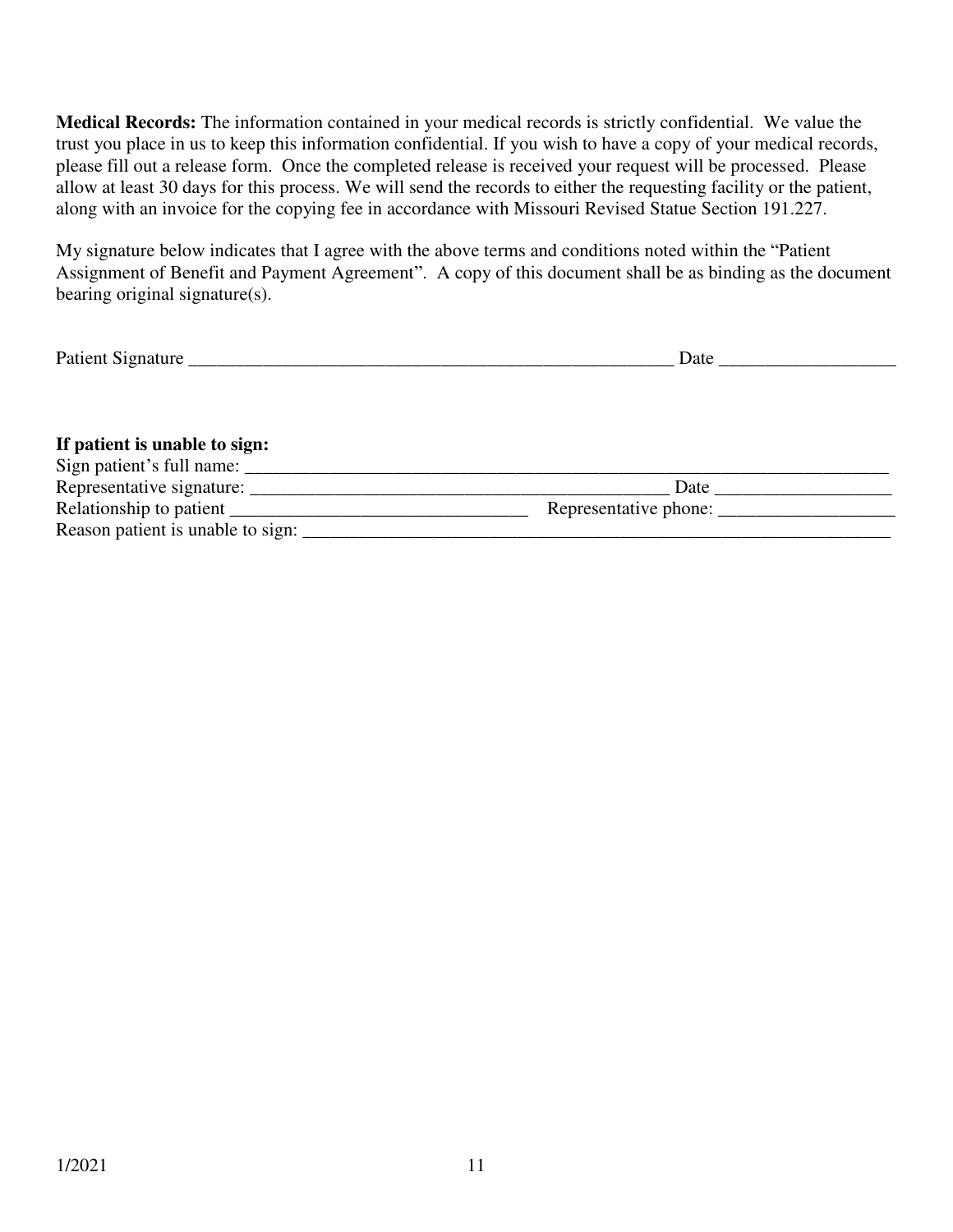#### **AUTHORIZATION FOR RELEASE OF INFORMATION**

#### **INTEGRITY REGIONAL PAIN CENTER**

Patient Name: \_\_\_\_\_\_\_\_\_\_\_\_\_\_\_\_\_\_\_ Date of Birth: \_\_\_\_\_\_\_\_\_\_\_\_\_\_\_\_\_\_\_\_

I understand that Integrity Regional Pain Center (the "Practice) has certain rights and obligations regarding my protected health information (information regarding my health and treatment that the Practice may have in its possession). I also understand that I have certain rights regarding my protected health information.

I authorize the Practice to provide informational reminders regarding upcoming appointments I may have to me or anyone who may answer the telephone, or to leave such reminders on any telephone answering device or service, at the telephone number(s) I have provided the Practice as telephone numbers at which I may be contacted (other than the telephone number of my place of employment) or at any of the following telephone numbers \_\_\_\_\_\_\_\_\_\_\_\_\_\_\_\_\_\_\_\_\_\_\_\_\_\_\_\_\_\_\_\_\_\_\_\_\_\_\_\_\_\_\_\_\_\_.

I authorize the Practice to disclose my protected health information to any of the following persons (state name of person and relationship to you):

\_\_\_\_\_\_\_\_\_\_\_\_\_\_\_\_\_\_\_\_\_\_\_\_\_\_\_\_\_\_\_\_\_\_\_\_\_\_\_\_\_\_\_\_\_\_\_\_\_\_\_\_\_\_\_\_\_\_\_\_\_\_\_\_\_\_\_\_\_\_\_\_\_\_\_\_\_\_\_\_\_\_\_\_\_\_

\_\_\_\_\_\_\_\_\_\_\_\_\_\_\_\_\_\_\_\_\_\_\_\_\_\_\_\_\_\_\_\_\_\_\_\_\_\_\_\_\_\_\_\_\_\_\_\_\_\_\_\_\_\_\_\_\_\_\_\_\_\_\_\_\_\_\_\_\_\_\_\_\_\_\_\_\_\_\_\_\_\_\_\_\_\_

I understand that I may revoke any authorization granted above by written notice signed by me delivered to the Practice's Privacy Official at the address stated below. My authorization remains valid until revoked by me in writing.

I acknowledge receipt of the Practice's Privacy Practices Notice effective January 1, 2020 regarding the Practice's rights and obligations and my rights regarding my Protected Health Information. I acknowledge that I understand that I have the right to request and receive clarifications, explanations or further information regarding The Practice's Privacy Practices through written request signed by me addressed to the Practice's Privacy Official.

**Integrity Regional Pain Center Attn: Ami Politte P.O. Box 585 DeSoto, MO 63020**

\_\_\_\_\_\_\_\_\_\_\_\_\_\_\_\_\_\_\_\_\_\_\_\_\_\_\_\_\_\_\_\_\_\_\_\_\_\_\_\_\_\_\_ \_\_\_\_\_\_\_\_\_\_\_\_\_\_\_\_\_\_\_\_\_ Signature of Patient/Patient's Representative Date:

Basis of representative's authority to act for patient: \_\_\_\_\_\_\_\_\_\_\_\_\_\_\_\_\_\_\_\_\_\_\_\_\_\_\_\_\_\_\_\_\_\_\_\_\_\_\_\_\_\_\_\_\_\_\_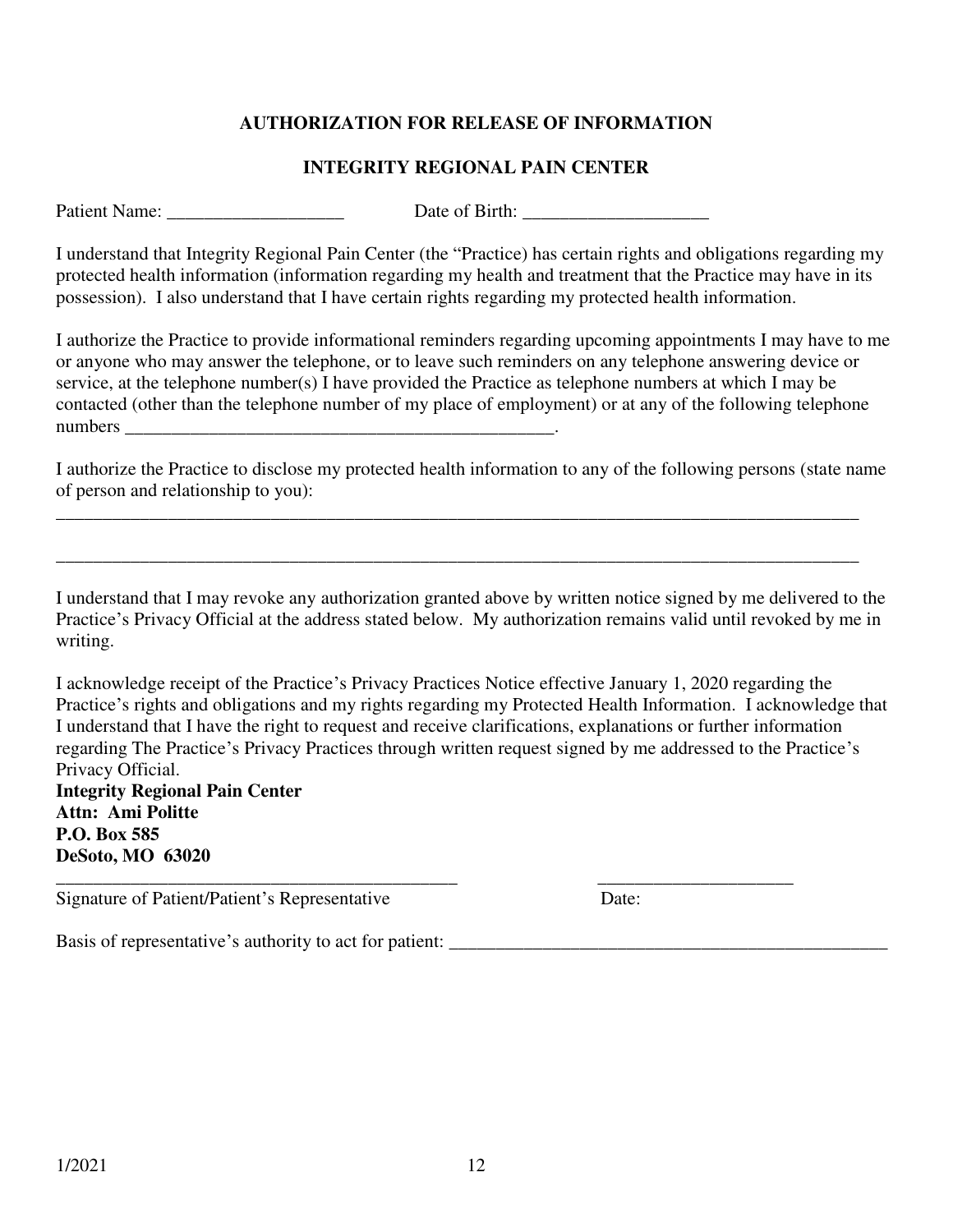#### **SPECIFIC AUTHORIZATION FOR RELEASE OF INFORMATION INTEGRITY REGIONAL PAIN CENTER**

I hereby authorize the use of disclosure of my individually identifiable health information as described below. I understand that this authorization is voluntary. I understand that if any organization authorized to receive the information is not a health plan or health care provider regulated by federal privacy regulations, the released information may no longer be protected by federal or state privacy regulations.

| Patient Name:                                                                                                                          |                                                                                                  | $SSN$                                 | DOB                                                                                                                                                                                              |
|----------------------------------------------------------------------------------------------------------------------------------------|--------------------------------------------------------------------------------------------------|---------------------------------------|--------------------------------------------------------------------------------------------------------------------------------------------------------------------------------------------------|
| <b>Organization providing the information:</b>                                                                                         |                                                                                                  |                                       |                                                                                                                                                                                                  |
|                                                                                                                                        | Persons/organizations that may receive the information:<br><b>Integrity Regional Pain Center</b> |                                       |                                                                                                                                                                                                  |
|                                                                                                                                        | records related to sexually transmitted diseases and records related to drug/alcohol abuse.      |                                       | *Unless otherwise noted, this Authorization includes an authorization to release any psychotherapy notes or information,                                                                         |
|                                                                                                                                        |                                                                                                  |                                       | Description of information: Description of information:                                                                                                                                          |
|                                                                                                                                        | Purpose of Disclosure: SECTION B                                                                 |                                       |                                                                                                                                                                                                  |
| Initials<br>1.                                                                                                                         | The patient or the patient's representative must read and initial the following statements:      |                                       | I understand that this authorization will expire ten (10) years from the date listed below.                                                                                                      |
| 2.                                                                                                                                     | has taken action in reliance on the consent.                                                     |                                       | I understand that I am not required to sign this authorization and that I may revoke this<br>authorization at any time by notifying the Practice in writing, except the extent that the Practice |
| Signature Patient/Patient's Representative                                                                                             |                                                                                                  | Date                                  |                                                                                                                                                                                                  |
| Printed Name of Patient's Representative                                                                                               |                                                                                                  |                                       |                                                                                                                                                                                                  |
|                                                                                                                                        | Basis of representative's authority to act for patient:                                          |                                       |                                                                                                                                                                                                  |
| <b>Integrity Regional Pain Center</b><br>Attn: Ami Politte<br>P.O. Box 585<br>DeSoto, MO 63020<br>Return requested medical records to: | Revocations shall be addressed to the Practice's Privacy Official at:                            | <b>Integrity Regional Pain Center</b> |                                                                                                                                                                                                  |
|                                                                                                                                        |                                                                                                  |                                       |                                                                                                                                                                                                  |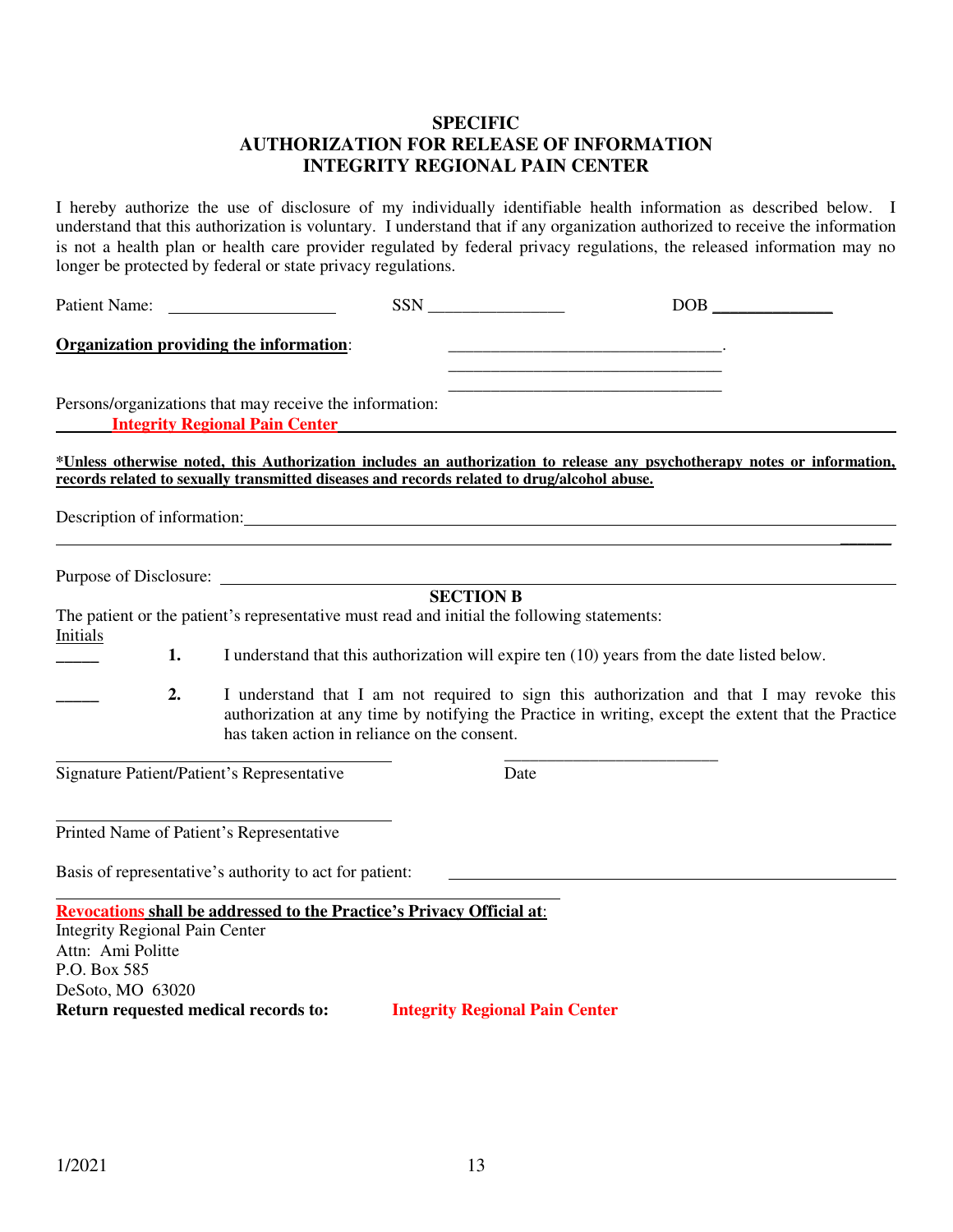

I understand that in order to receive care for the treatment of pain at Integrity Regional Pain Centers, I agree to and will comply with the following:

- A. **MENTAL HEALTH**: A mental health assessment and/or continuing psychological therapy may be required. If I am currently involved in mental health therapy**, or a drug treatment program**, or if I enter such therapy, I will authorize my mental health practitioner to exchange unrestricted information regarding my condition and treatment with the health care providers of Integrity Regional Pain Centers.
- B. **USE OF MEDICATIONS**: I will take all medications as prescribed. I will speak with a provider of Integrity Regional Pain Centers before making any changes in either the dose or frequency of my medications. I understand that my health status must warrant a change in my medication and that Integrity Regional Pain Center will not authorize early refills of pain medications. I understand that I MUST obtain all narcotic and scheduled pain medications from the same pharmacy (any exceptions must be approved by Integrity Regional Pain Centers).

There will be no change in the patient's medications by telephone. The patient must appear in person and will *NOT* be allowed to change the dosing schedule without prior authorization from the Physician. Only physician(s) will assume responsibility for ALL pain medication and no other type of provider will prescribe them.

If you are having surgery and expect to have a temporary increase in acute pain levels please arrange for a visit after you are discharged from the hospital and we will adjust your medication as needed. **Do not** get extra pain medications from your surgeon (MD/DO) as **this will violate your pain management contract/agreement** with Integrity Regional Pain Centers.

Narcotic Medications are filled on a 28-day cycle. Narcotics will not be filled early in accordance with the DEA and BNDD (Missouri Bureau of Narcotics and Dangerous Drugs) regulations.

If *for any reason* your medication needs to be changed you must bring in your old medication in the bottle so it may be counted by you in front of two Integrity Regional Pain Center staff members. After the completion of the pill count you are required to sign the "Patient Agreement on Medication Disposal". By signing this agreement, you will follow the instructions as given for the proper disposal of the medication(s) and that you will NOT store, sell, give away or trade these medications.

For Non-Narcotic Medications needing to be refilled before your next appointment date, please call our office during normal office hours to request a refill on your medication. Each refill request is carefully reviewed by our medical staff to ensure your safety. Please allow for 24-48 hours to process a refill request.

C. **SEEKING PRESCRIPTIONS**: I will **NOT** seek or fill prescriptions for any medications related to pain relief or muscle relaxers from any other health care provider unless authorized by Integrity Regional Pain Centers. I will inform Integrity Reginal Pain Center of providers associated with my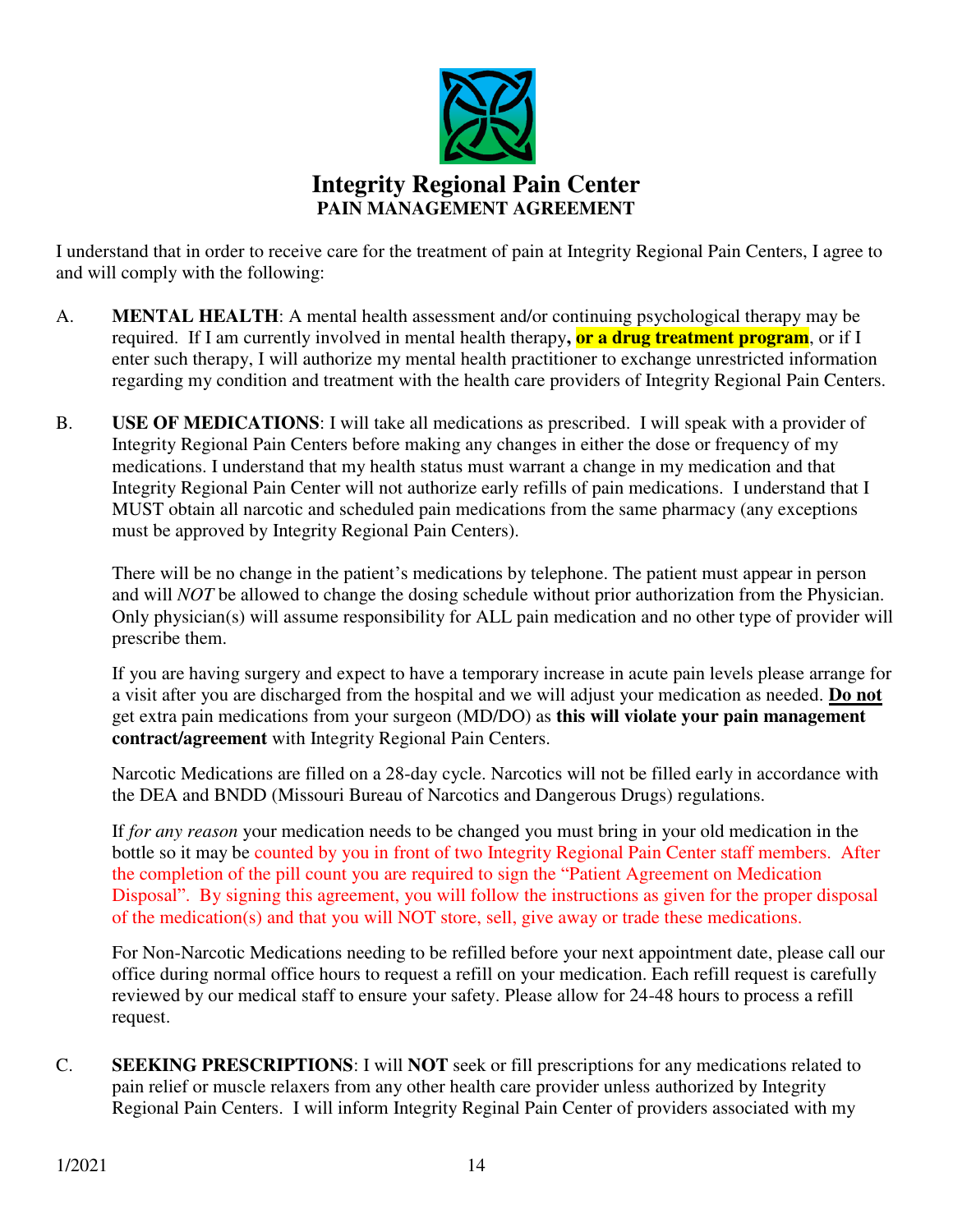health care. **I am aware that if I have been found to have multiple prescribers for narcotics, the federal government recommends that Integrity Regional Pain Center report the violation of this agreement to the U.S. Department of Health and Human Services (HHS), the Office of the Inspector General (OIG), my insurance carrier and local law enforcement.** 

- D. **OTHER HEALTHCARE PROVIDERS**: I will inform all health care providers associated with my care that I receive pain management through Integrity Regional Pain Centers. I will maintain an unrestricted and current medical records release form on file with Integrity Regional Pain Centers and all other health care providers associated with my care.
- E. **DRUG SCREENING**: I will participate in drug screening as a part of my treatment plan. I understand that random drug screenings will be conducted at the discretion of Integrity Regional Pain Center. Drug screenings include but are not limited to pill counts, urinalysis or blood tests. I agree to pay all costs associated with drug testing not covered by my insurance. Refusal or failure for any reason to submit to a drug screening at the time specified may result in termination of services provided by Integrity Regional Pain Center.

All new patients will receive a urine drug screen upon the first visit. All follow up patients will receive random urine drug screens or as requested by the provider. Any patient found to be in violation of the pain management agreement will no longer be able to receive narcotics from Integrity Regional Pain Center. **If no inconsistencies in the test results are received, then the patient will receive a full month's supply of medications at the 2 week follow up visit. However, if there are** *any* **inconsistencies in the test results at the follow up visit the patient will no longer be able to receive narcotics from Integrity Regional Pain Centers.** 

- F. **ILLEGAL AND NON-PRESCRIBED DRUG USE**: I understand that the use of any controlled medication not prescribed by Integrity Regional Pain Centers may result in termination of care. I authorize Integrity Regional Pain Centers to cooperate fully with any city, state or federal law enforcement agency, including this state's Board of Pharmacy, the DEA and the BNDD (Missouri Bureau of Narcotics and Dangerous Drugs) in the investigation of any possible misuse, sale, or other diversion of my pain medicine. I authorize Integrity Regional Pain Centers to provide a copy of this Agreement to my pharmacy. I agree to waive any applicable privilege or right of privacy or confidentiality with respect to these authorizations. I also understand that the use of any illegal substance may result in termination of care by Integrity Regional Pain Centers. **I am aware that if I have been found to have violated this agreement Integrity Regional Pain Center may need to follow the federal government recommendations and report the violation(s) to the U.S. Department of Health and Human Services (HHS), the Office of the Inspector General (OIG) my insurance carrier and local law enforcement.**
- G. **LOST OR STOLEN MEDICAITONS**: I agree to safeguard all medications prescribed by Integrity Regional Pain Centers and understand that lost, stolen or damaged medications will not be replaced. Medications are an important part of your treatment regimen. We are concerned about your treatment and recognize that medications may be lost, stolen or damaged. However, our policy is that medications that are lost, stolen or damaged will not be refilled under any circumstances. **Per the federal government recommendations all reports of lost, stolen or damaged narcotics will be reported to the U.S. Dept of Health and Human Services (HHS); Office of the Inspector General (OIG); and local law enforcement.**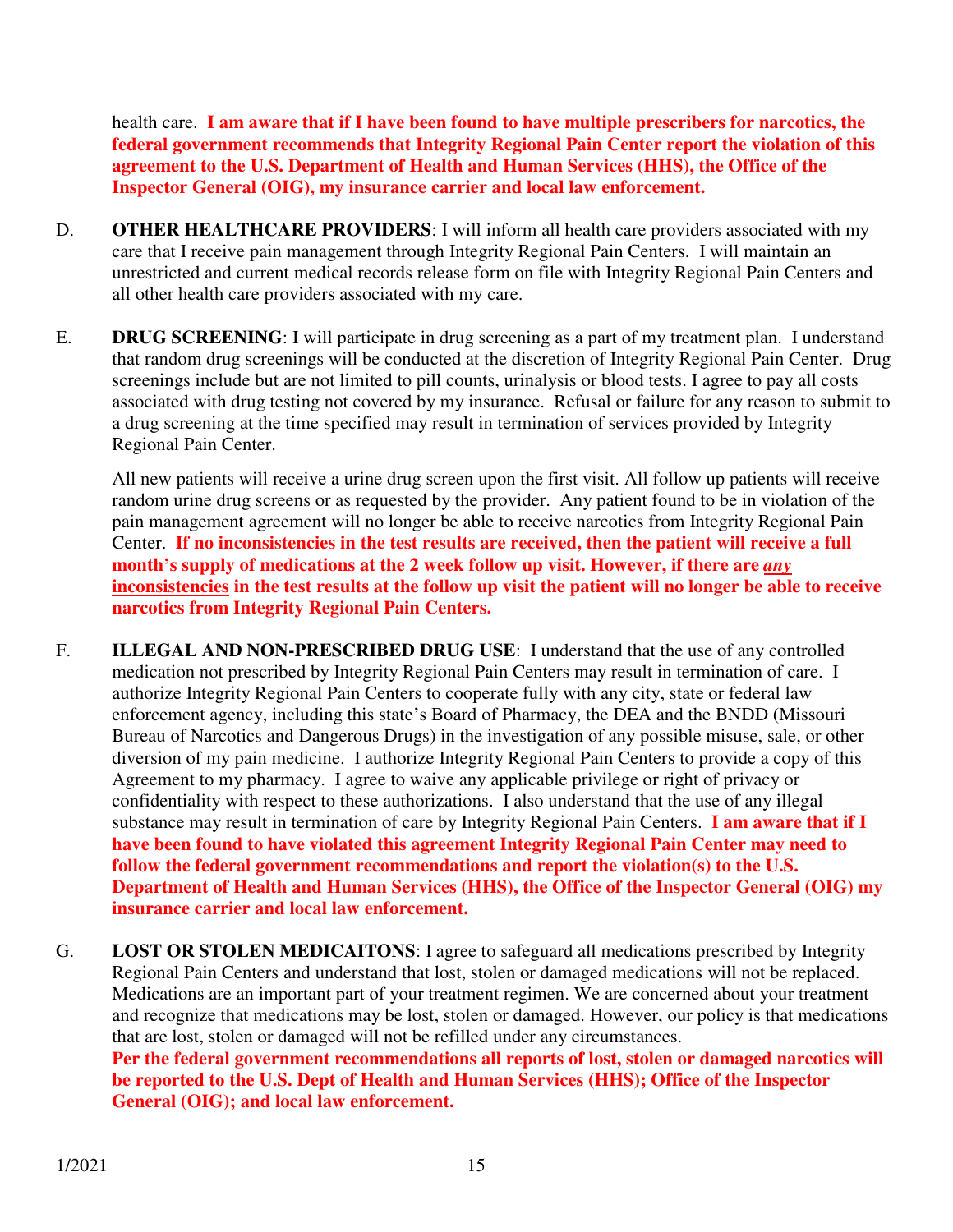If at any time a patient is arrested for selling medication or in possession of an illegal substance or drug paraphernalia, the patient will no longer be able to receive narcotics from any Integrity Regional Pain Centers.

- H. **DRIVING & OPERATING EQUIPMENT**: Many pain medications can cause drowsiness and/or a very relaxed state of mind causing operation of equipment or vehicles to be dangerous. I agree to refrain from driving or operating dangerous equipment for 72 hours after any change in medication dosage and whenever I feel dizzy or drowsy. I will avoid driving or operating equipment until I know how I am affected.
- I. **TERMINATION:** I will no longer be eligible for care at Integrity Regional Pain Center if I:
	- Found to be in possession of illicit drugs or substances
	- Trafficking in controlled or illegal substances
	- Intoxicated or if arrested for DUI
	- Alter my prescription in any way
	- Sell or share my medications

Have you ever had any medical problems with alcoholism and/or drug abuse (including marijuana)?

|                                                                                              | Yes        |  |
|----------------------------------------------------------------------------------------------|------------|--|
| If YES, did you receive in-patient or out-patient treatment?                                 | <b>Yes</b> |  |
| When did you receive this treatment?                                                         |            |  |
| Are you currently still receiving treatment?                                                 | Yes.       |  |
| If currently receiving treatment, pleas state name and phone number of your medical provider |            |  |

| Have you ever had any legal problems such as drug trafficking or manufacturing (including marijuana)? |  |
|-------------------------------------------------------------------------------------------------------|--|
| Are/Have you been convicted, pleaded guilty, nolo contendere to any drug related charges?             |  |

| Have you sentenced to imprisonment or probation?                                                                        | $Yes$ No |           |
|-------------------------------------------------------------------------------------------------------------------------|----------|-----------|
| Are you currently on probation?<br>Do you have or use any other names that you use now are in the past (e.g., A.K. A.)? |          |           |
|                                                                                                                         |          | $\bf{No}$ |
| If yes, please list:<br>Have you used any illegal drugs (including marijuana) within the past six months?               |          |           |
|                                                                                                                         | Yes      | $\bf No$  |
| If YES, please explain:                                                                                                 |          |           |
|                                                                                                                         |          |           |

Have you used any prescription drugs for which you did not have a personal prescription within the past  $\frac{1}{2}$  six months?  $\frac{1}{2}$   $\frac{1}{2}$   $\frac{1}{2}$   $\frac{1}{2}$   $\frac{1}{2}$   $\frac{1}{2}$   $\frac{1}{2}$   $\frac{1}{2}$   $\frac{1}{2}$   $\frac{1}{2}$   $\frac{1}{2}$   $\frac{1}{2}$   $\frac{1}{2}$   $\frac{1}{2}$   $\frac{1}{2}$   $\frac{1}{2}$   $\frac{1}{2}$   $\frac{1}{2}$   $\frac{1}{2}$   $\frac{1}{2}$ **If YES**, please explain: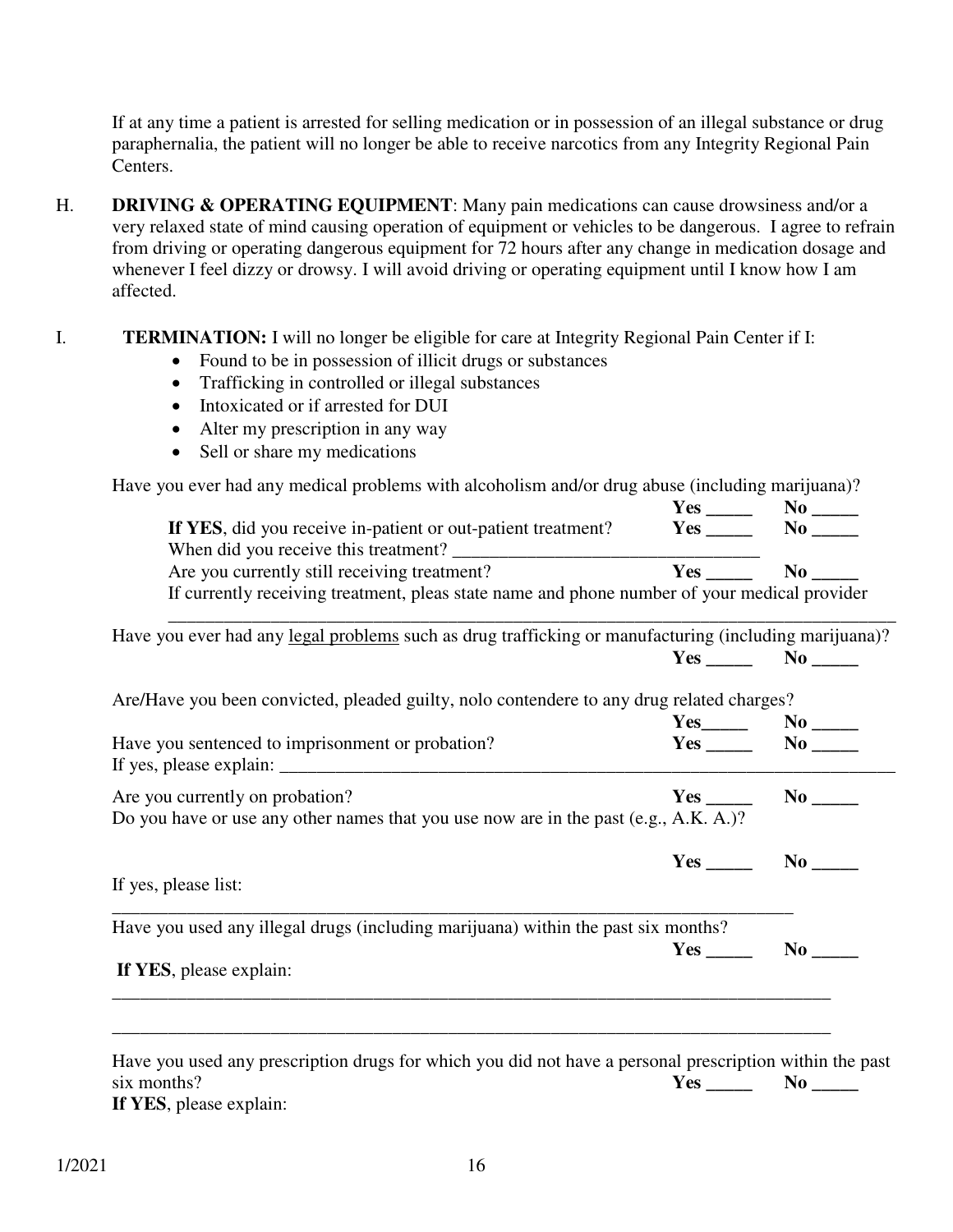| Are you seeing any other medical providers?<br>If YES, please list: | Yes                       | $\bf No$              |
|---------------------------------------------------------------------|---------------------------|-----------------------|
| Are you taking any controlled substances from other providers?      | $Yes$ <sub>________</sub> | $\mathbf{No}_{\perp}$ |
| If YES, please list:                                                |                           |                       |

\_\_\_\_\_\_\_\_\_\_\_\_\_\_\_\_\_\_\_\_\_\_\_\_\_\_\_\_\_\_\_\_\_\_\_\_\_\_\_\_\_\_\_\_\_\_\_\_\_\_\_\_\_\_\_\_\_\_\_\_\_\_\_\_\_\_\_\_\_\_\_\_\_\_\_\_\_

#### **The following guidelines are a summary of current and new policies of the Pain Management Agreement.**

#### **IRPC Pain Patient Requirements:**

- 1. All pain patients must have a signed narcotic agreement on file and follow the terms & conditions as described in the agreement.
- 2. All pain patients must give urine samples for drug screens at the initial visit, followed by random samples at any time during their follow up visits as requested by IRPC providers
- 3. A working phone number with available voicemail must be on file with IRPC. Voicemails must be checked by patient and calls returned to IRPC staff within a reasonable time frame.
- 4. Patient should have updated imaging within last 2 years
- 5. Patient must try other treatment options such as physical therapy and pain injections/procedures.
- 6. Patients who have been taking narcotics along with Benzodiazepine like Xanax or Valium, will need to choose one or the other. Both can no longer be taken together. Patients have 90 days to wean off Benzodiazepines or narcotics

#### **IRPC Narcotic Termination Guidelines:**

- 1. One negative urine drug screen (UDS) will result in a verbal warning.
- 2. Two consecutive negative UDS's will receive a written warning and prescribed narcotics will be decreased after each negative UDS.
- 3. Three consecutive negative UDS' will result in termination of narcotics agreement.
- 4. Written warning with first inconsistent UDS for other than prescribed narcotics or multiple providers.
- 5. Termination after second inconsistent UDS or multiple providers.
- 6. Any tampered or fake UDS sample will result in immediate termination.
- 7. Any presence of any illegal drug will result in immediate termination of the narcotics agreement.
- 8. Failure to appear for a Random Pill Count will result in immediate narcotics termination.
- 9. Failing a Random Pill Count will result in immediate narcotics termination.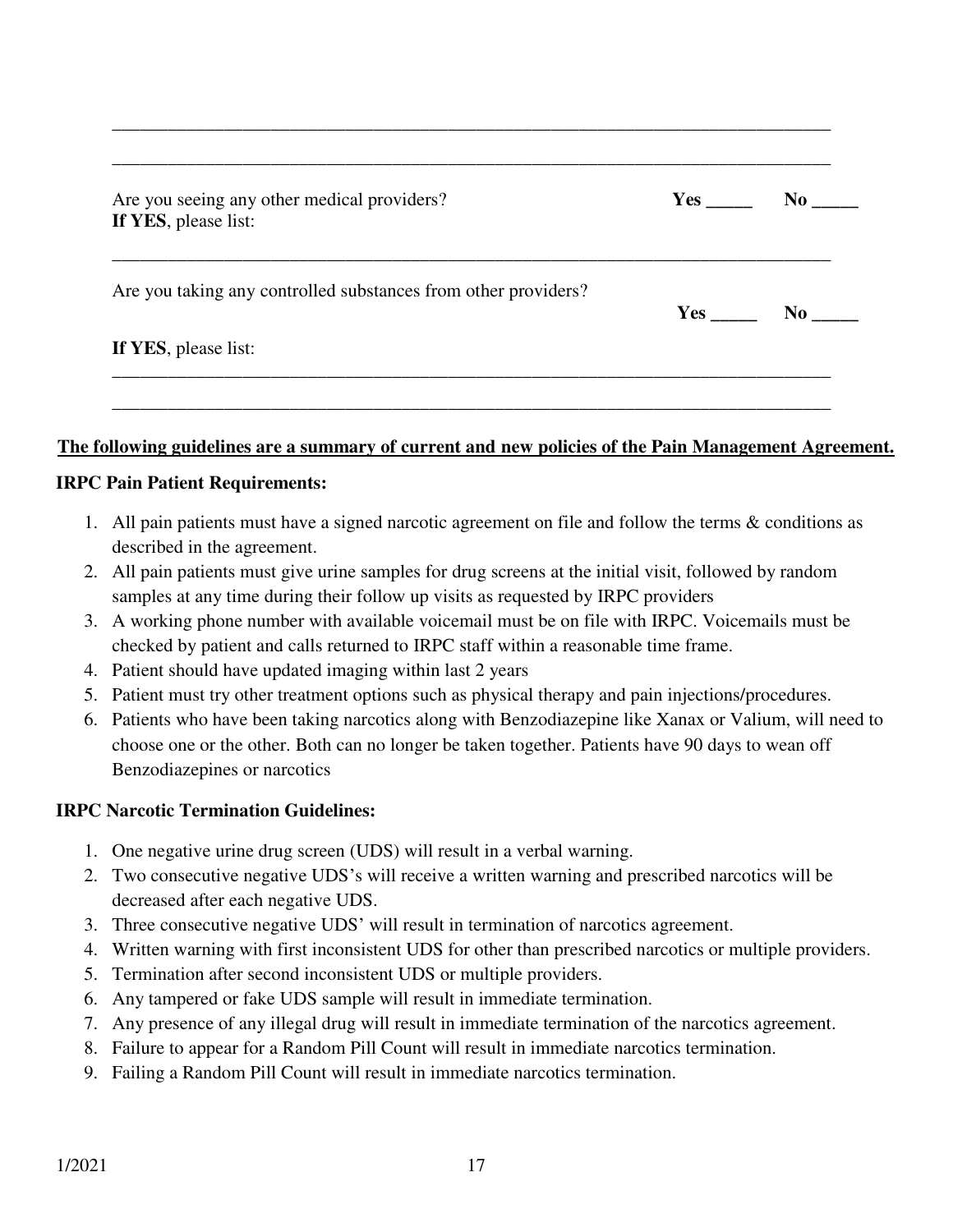#### 3. No early replacement prescriptions for lost or stolen medicine 4. No early refills

**IRPC will not make any exceptions for the following:** 

2. No narcotics to anyone under 21 years of age.

1. No narcotics for any pregnant women

- 5. No narcotics to anyone with a history of buying or selling illegal drugs.
- 6. No prescriptions of any Benzodiazepine or stimulants like Adderall.

All patients must follow the above rules & regulations at every visit. Any violations or abnormal behavior will result in termination of narcotics.

I UNDERSTAND AND AGREE TO THE CONDITIONS OF CARE DESCRIBED ABOVE AND WILL COMPLY WITH THEM. ALL OF MY QUESTIONS ABOUT THE TERMS OF THIS AGREEMENT HAVE BEEN ANSWERED TO MY SATISFACTION. FAILURE TO COMPLY WITH ANY OF THE TERMS OF THIS AGREEMENT MAY RESULT IN IMMEDIATE TERMINATION OF SERVICE. THIS AGREEMENT WILL REMAIN IN EFFECT AS LONG AS I AM A PATIENT OF ADVANCED PAIN CENTER.

\_\_\_\_\_\_\_\_\_\_\_\_\_\_\_\_\_\_\_\_\_\_\_\_\_\_\_\_\_\_\_\_\_ \_\_\_\_\_\_\_\_\_\_\_\_\_\_\_\_\_\_\_\_\_\_\_\_\_\_\_\_\_\_\_\_\_\_\_\_

\_\_\_\_\_\_\_\_\_\_\_\_\_\_\_\_\_\_\_\_\_\_\_\_\_\_\_\_\_\_\_\_\_ \_\_\_\_\_\_\_\_\_\_\_\_\_\_\_\_\_\_\_\_\_\_\_\_\_\_\_\_\_\_\_\_\_\_\_\_

\_\_\_\_\_\_\_\_\_\_\_\_\_\_\_\_\_\_\_\_\_\_\_\_\_\_\_\_\_\_\_\_\_ \_\_\_\_\_\_\_\_\_\_\_\_\_\_\_\_\_\_\_\_\_\_\_\_\_\_\_\_\_\_\_\_\_\_\_\_

Patient Signature Date

Physician Signature Date

 I also acknowledge receiving a copy of the Opioid Analgesic REMS Patient Counseling Guide issued by the FDA and Opioid Safety and Naloxone Guide issued by MO Board of Pharmacy.

Patient Signature Date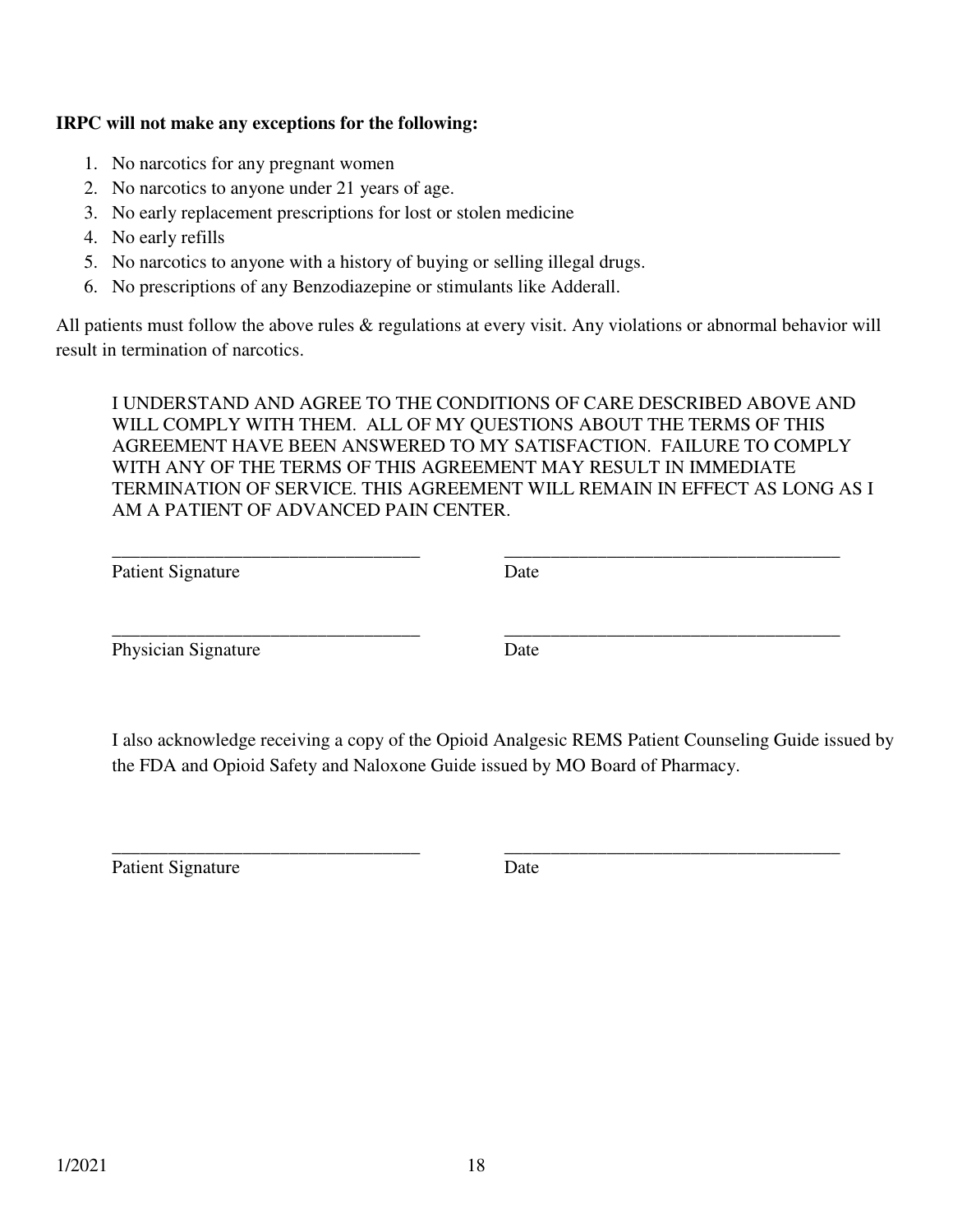## INTEGRITY REGIONAL PAIN CENTER **CONSENT AND AGREEMENT FOR CHRONIC CONTROLLED SUBSTANCE THERAPY**

Integrity Regional Pain Center physician(s) are prescribing opioid medicine sometimes called narcotic analgesics to me for a diagnosis of  $\qquad \qquad$  . I agree to abide by and comply with the terms of this Agreement. I understand and agree that my failure to abide by and comply with every term of this Agreement constitutes grounds for Integrity Regional Pain Center to dismiss me as its patient and refuse to provide me further treatment.

This decision was made because my condition is serious or other treatments have not helped my pain.

I am aware that the use of such medicine has certain risk associated with it, including but not limited to: sleepiness or drowsiness, constipation, nausea, itching, vomiting, dizziness, allergic reaction, slowing of breathing rate, slowing of reflexes or reaction time, physical dependence, tolerance to analgesia, addiction and possibility that the medicine will not provide complete relief. The risks, benefits and side effects of medicines being prescribed to me have been discussed with me so that I understand those risks, benefits, and side effects.

I am aware about the possible risks and benefits of other types of treatments that do not involve the use of opioids.

\_\_\_\_\_\_\_\_\_\_\_\_\_\_\_\_\_\_\_\_\_\_\_\_\_\_\_\_\_\_\_\_\_\_\_\_\_\_\_\_\_\_\_\_\_\_\_\_\_\_\_\_\_\_\_\_\_\_\_\_\_\_\_\_\_\_\_\_\_\_\_\_\_\_\_\_\_\_\_\_\_\_\_\_\_\_\_\_\_\_

\_\_\_\_\_\_\_\_\_\_\_\_\_\_\_\_\_\_\_\_\_\_\_\_\_\_\_\_\_\_\_\_\_\_\_\_\_\_\_\_\_\_\_\_\_\_\_\_\_\_\_\_\_\_\_\_\_\_\_\_\_\_\_\_\_\_\_\_\_\_\_\_\_\_\_\_\_\_\_\_\_\_\_\_\_\_\_\_\_\_

The other treatments discussed include:

I will tell my doctor about all other medicines and treatments that I am receiving, including controlled substances, psychotropic medications and pain management medications, prescribed, dispensed or otherwise authorized by other practitioners, within 24 hours of my receiving those other medicines or treatments.

I will not be involved in any activity that may be dangerous to me or someone else if I feel drowsy or am not thinking clearly.

I am aware that even if I do not notice it, my reflexes and reaction time might still be slowed. Such activities include but are not limited to using heavy equipment or a motor vehicle, working in unprotected heights or being responsible for another individual who is unable to care for him or herself.

I am aware that certain other medicines such as nalbuphine (Nubain), pentazocine, buprenorphine (Buprenex), and butorphanol (Stadol), may reverse the action of the medicine I am using for pain control. Taking any of these other medicines while I am taking my pain medicine can cause symptoms like a bad flu, called a withdrawal syndrome. I agree not to take any of these medicines and to tell any other doctors that I am taking an opioid as my pain medicine and cannot take any of the medicines listed above.

I am aware and agree that multiple losses, thefts, or accidents that cause a physician of Integrity Regional Pain Center to issue me new prescriptions of controlled substances are grounds for Integrity Regional Pain Center dismissing me as its patient and refusing to provide me further treatment.

I understand and agree that false statements, misrepresentations, lies, forgery and failure to disclose important information relating to controlled substances and treatments involving controlled substances constitute Class D felonies (serious criminal violations) under Missouri statutes.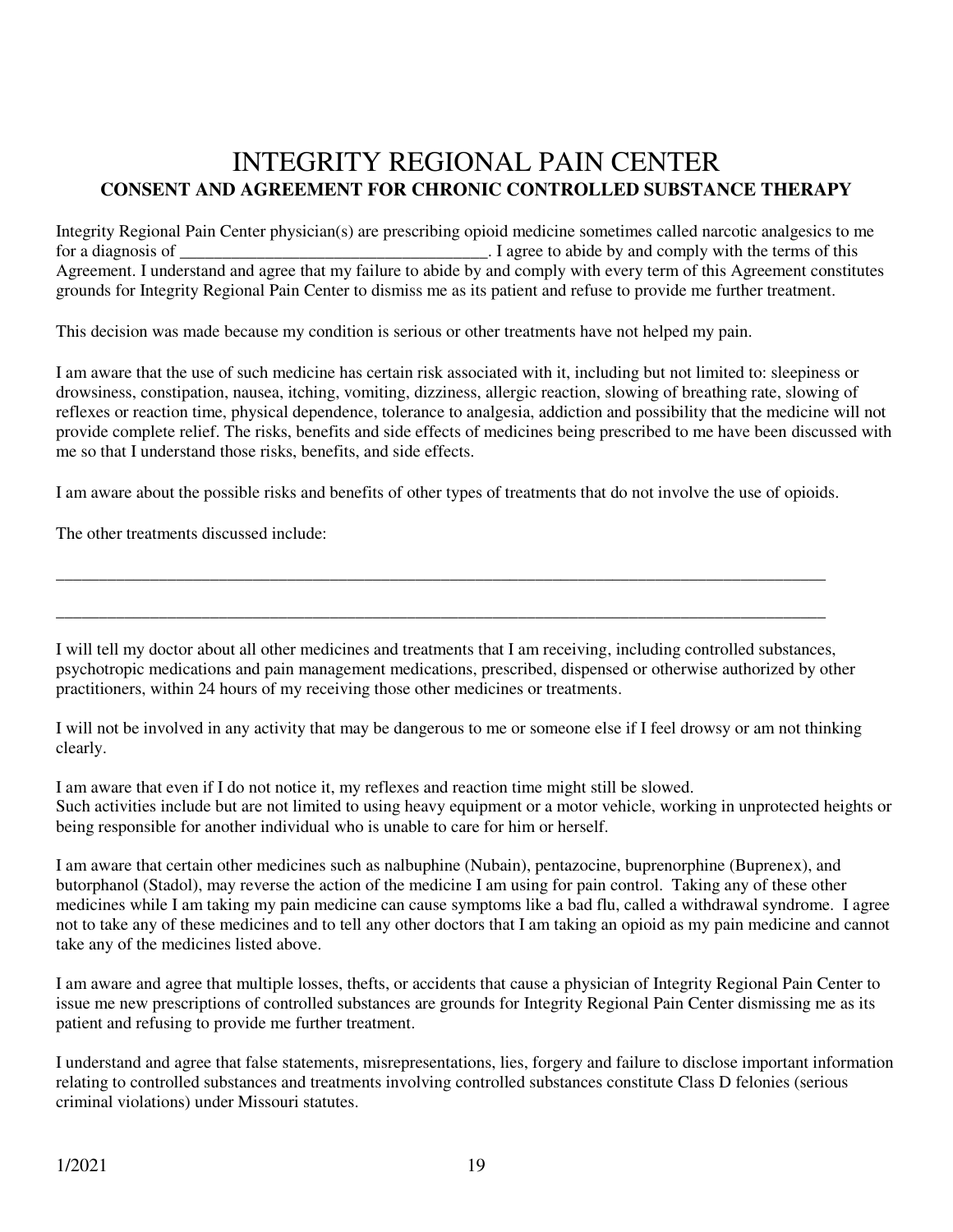I understand and agree that controlled substances prescribed for me are for my use only and it is a felony (serious criminal violation) for me to transfer to or share my controlled substance medication with any other person.

I understand and agree that, pursuant to Missouri statute, controlled substance prescribed to me are open for inspection and copying by the Missouri Bureau of Narcotics and Dangerous Drugs and law enforcement in Missouri.

I understand and agree that Integrity Regional Pain Center may randomly perform drug tests to ensure that medications its providers are prescribing are in my body and to determine if unauthorized controlled substances are in my body. I agree to cooperate in such random drug tests. I understand that refusal to submit in a random drug test or failure of a random drug test constitutes grounds for Integrity Regional Pain Center to dismiss me as its patient and refuse to provide me further treatment.

I am aware that addiction is defined as the use of a medicine even if it causes harm, having cravings for a drug, feeling the need to use a drug and a decreased quality of life. I am aware that the development of addiction has been reported rarely in medical journals and is much more common with persons who have a family or personal history of addiction. I agree to tell my doctor my complete and honest personal drug history and that of my family to the best of my knowledge.

I am aware that tolerance to analgesia means that I may require more medicine to get the same amount of pain relief. I am aware that tolerance to analgesia does not seem to be a big problem for most patients with chronic pain however it has been seen and may occur to me. If it occurs increasing doses may not always help and may cause unacceptable side effects. Tolerance or failure to respond well to opioids may cause my doctor to choose another form of treatment.

**(Males only)** I am aware that chronic opioid use has been associated with low testosterone levels in males. This may affect my mood, stamina, sexual desire and physical and sexual performance. I understand that my doctor may check my blood to see if my testosterone level is normal.

**(Females only)** If I plan to become pregnant or believe that I have become pregnant while taking this pain medicine, I will immediately call my obstetric doctor and this office to inform them. Integrity Regional Pain Center Physicians do not and will not prescribe opioids to any pregnant patient. I am aware that should I carry a baby to delivery while taking these medicines the baby will be physically dependent upon opioids. I am aware that the use of opioids is not generally associated with a risk of birth defects. However, birth defects can occur whether the mother is on medicines and there is always the possibility that my child will have a birth defect while I am taking an opioid.

I have read and understand this consent form, or it has been read to me and I understood what was read to me. I have had a chance to have all my questions regarding this treatment answered to my satisfaction. By signing this Agreement voluntarily, I agree to abide by the terms of this Agreement, and I give my consent for the treatment of my pain with opioid pain medicines.

Patient Signature \_\_\_\_\_\_\_\_\_\_\_\_\_\_\_\_\_\_\_\_\_\_\_\_\_\_\_\_\_\_\_\_\_\_\_\_\_ Date: \_\_\_\_\_\_\_\_\_\_\_\_\_\_\_\_\_\_\_\_\_\_\_\_\_\_\_

Witness to above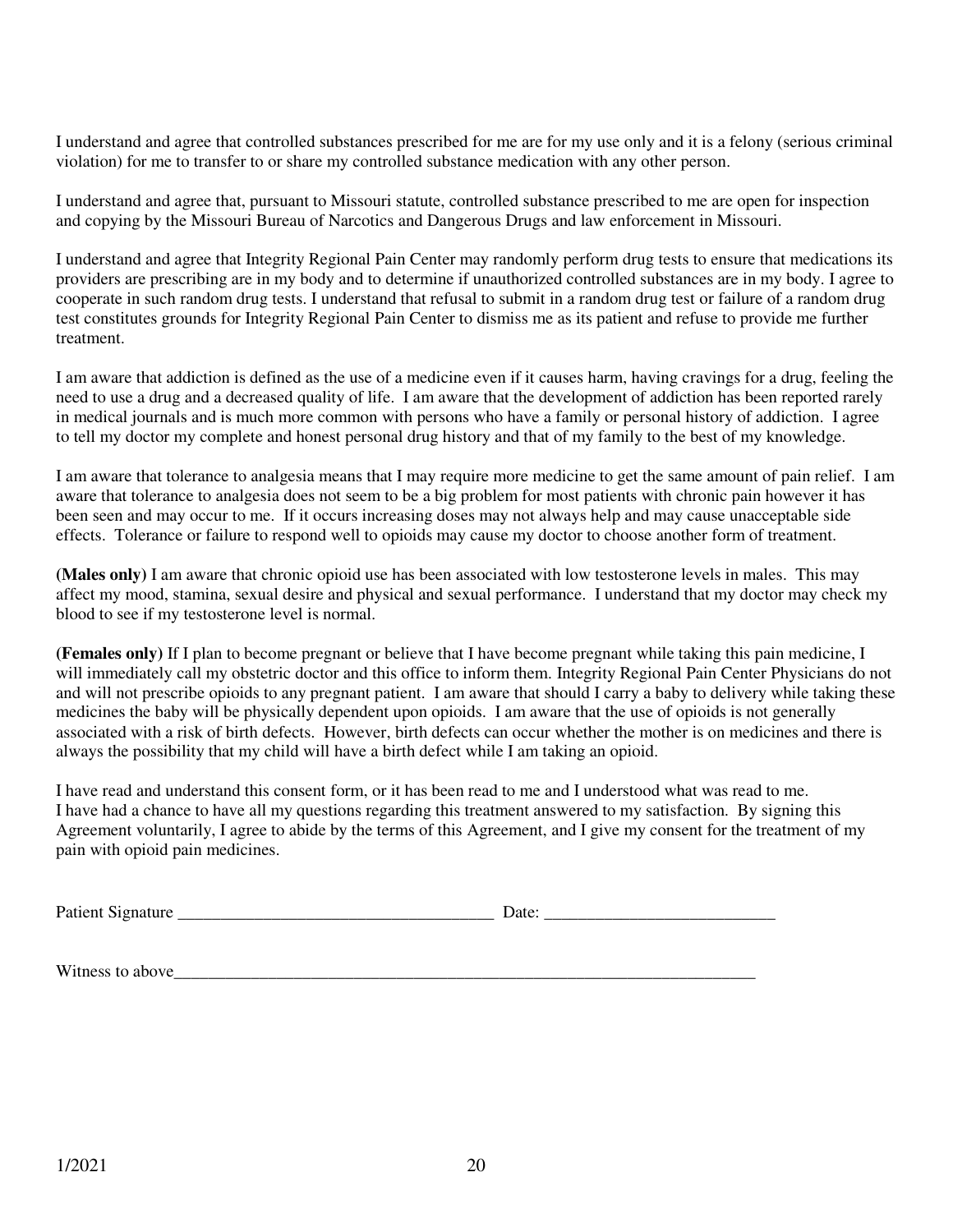# INTEGRITY REGIONAL PAIN CENTER

#### **PATIENT ACKNOWLEDGEMENT OF NOTICE OF PRIVACY PRACTICES**

Patient Name

\_\_\_\_\_\_\_\_\_\_\_\_\_\_\_\_\_\_\_\_\_\_\_\_\_\_\_\_\_\_\_\_\_\_\_\_\_\_

The above named and below signed patient (the "Patient") (guardian or legal representative) acknowledges that Integrity Regional Pain Center (the "Practice") has

\_\_\_\_\_\_\_\_\_\_\_\_\_provided the Patient a copy of the Practice's Notice of Privacy Practices

\_\_\_\_\_\_\_\_\_\_\_\_\_or the Patient has declined to receive a copy of such Notice of Privacy Practices.

The Notice of Privacy Practices was made readily available to the Patient.

 $\overline{\phantom{a}}$  , and the contract of the contract of the contract of the contract of the contract of the contract of the contract of the contract of the contract of the contract of the contract of the contract of the contrac

 $\overline{\phantom{a}}$  , and the contract of the contract of the contract of the contract of the contract of the contract of the contract of the contract of the contract of the contract of the contract of the contract of the contrac

 $\overline{\phantom{a}}$  , which is a set of the set of the set of the set of the set of the set of the set of the set of the set of the set of the set of the set of the set of the set of the set of the set of the set of the set of th Signature of Patient

Date:

If guardian or legal representative; describe relationship here: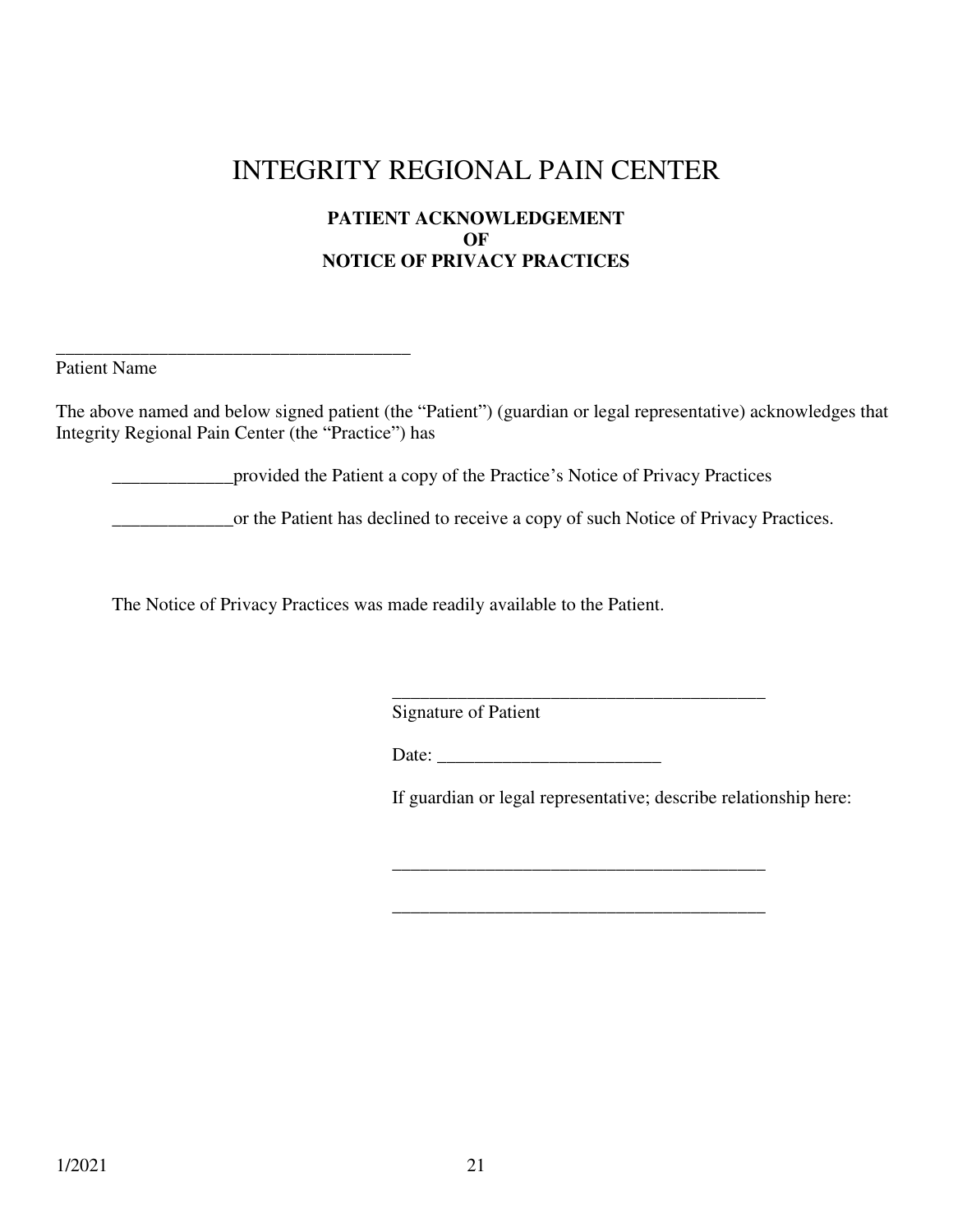#### **INTEGRITY REGIONAL PAIN CENTER PRIVACY PRACTICES NOTICE**

### **THIS NOTICE DESCRIBES HOW MEDICAL INFORMATION ABOUT YOU MAY BE USED AND DISCLOSED BY INTEGRITY REGIONAL PAIN CENTER (THE "PRACTICE") AND HOW YOU CAN GET ACCESS TO THIS INFORMATION. PLEASE REVIEW IT CAREFULLY.**

If you have any questions about this Notice please contact our Privacy Official who Ami Politte at P.O. Box 585, Desoto, MO 63020.

We are required by law to maintain the privacy of protected health information (as defined by law and referred to in this notice as "health information"), to provide you with notice of our legal duties and privacy practices and your rights with regard to health information and to make reasonable efforts to notify you if we believe a breach of our privacy practices has occurred that involves your health information. We are required to abide by the terms of this notice or any new notice we adopt (as described below).

We may use and disclose to others your protected health information without your consent for the following purposes. The Practice will not use your health information for marketing purposes or fundraising purposes and will not sell your health information.

**Treatment:** We may use and disclose your health information for purposes related to your treatment such as providing, coordinating or managing your health care and any related services. For instance, we may disclose your health information to other physicians that are involved in your treatment. We may disclose your health information to another physician or provider (e.g., a laboratory) who, at the request of your physician, becomes involved in your care by aiding with your diagnosis or treatment. Disclosures for treatment purposes include but are not limited to emergency circumstances.

**Payment:** Your health information may be used and disclosed, as needed, to obtain payment for your health care services provided by us or by another provider. This may include certain activities that your health insurance plan may undertake before it approves or pays for the health care services we recommend for you such as: making a determination of eligibility or coverage for insurance benefits, reviewing services provided to you for medical necessity, and undertaking utilization review activities. For example, obtaining approval for a hospital stay may require that your relevant protected health information be disclosed to the health plan to obtain approval for the hospital admission.

**Health Care Operations:** We may use and disclose your health information in support of our health care operations. For instance, we may disclose your health information as part of a quality assessment of our operations by us, by a health plan or other organization or by our employees or agents or as a part of review activities, licensing activities, and conducting or arranging for other business activities. Your name and the designation of the doctor you are visiting may also be visible to other patients when you sign in at our office. You may also be called by name in the waiting room.

**Workers' Compensation:** We may disclose your health information to workers' compensation insurers, workers' compensation administrative agencies or your employer if you are being treated for an injury arising from an injury that occurred on your job or a work related illness.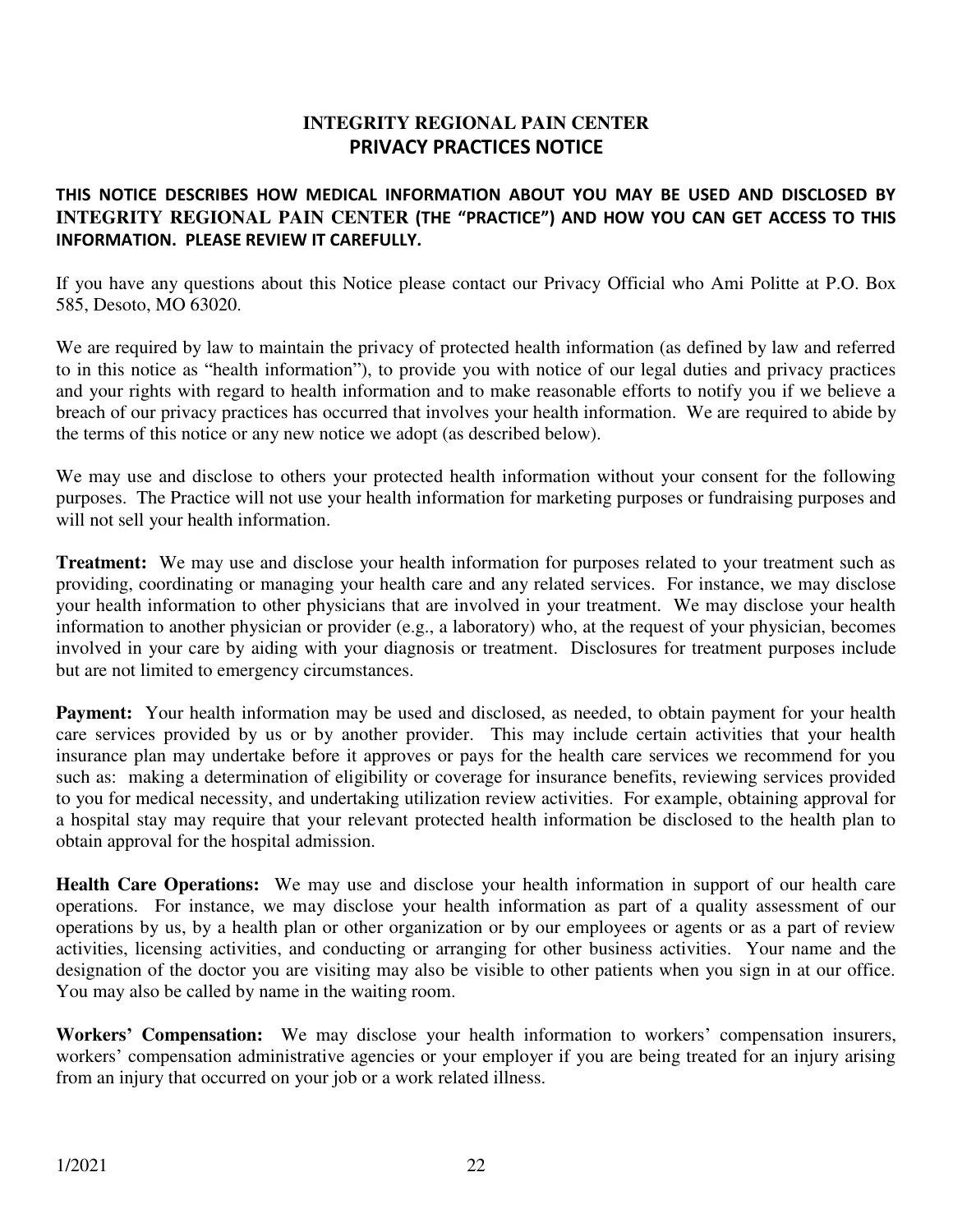**Business Associates:** We may disclose your health information to persons or entities that provide services or goods related to your treatment or to our operations. For instance, a company that transcribes or copies our medical records will have access to your health information. We will have appropriate agreements with our business associates designed to protect further disclosure of your health information.

**Legal Requirements:** We may disclose your health information as required by law. As one example, we may disclose your health information if required to do so by a valid court order. In certain specific circumstances this may include the release of your health information to your employer. There are also limited circumstances under which the law requires us or permits us to disclose your health information such as required disclosure related to certain crimes, or permitted disclosure when we believe necessary to avert a serious threat to health or safety.

**Appointment Reminders:** Your name, the name of your physician and the existence of and time of your health care appointments may be disclosed to the person who answers your telephone (or left on an answering machine at your telephone number). An appointment reminder may also be sent to your address including your name, address, the name of our Practice, the name of your physician, the date and time of your appointment at the office of our Practice at which you have an appointment.

**Others Involved in Your Care:** When, in the professional opinion of your physician, we believe it to be in your best interest we may disclose your health information to your family member, your close friend or any person you identify who is involved in your medical care.

**Research:** We may use and disclose your health information to researchers only if the research has been approved by an institutional review board that has reviewed the research proposal and established protocols to ensure the privacy of your health information.

**Other:** We may disclose your health information (i) to public health authorities for public health purposes such as preventing or controlling diseases; (ii) to a person who may have been exposed to a communicable disease or otherwise may be at risk of spreading a disease or condition; (iii) to public health agencies who oversee the health care system, government benefit programs and civil rights laws; (iv) to health oversight organizations for their lawful purposes; (v) to public health authorities and law enforcement for legally authorized purposes and legal enforcement relative to abuse and neglect related laws; (vi) to correctional institutions and law enforcement for the provision of health care to you (if you are an inmate) or the protection of or operations of correctional facilities; (vii) to the U.S. Food and Drug Administration or entities it may designate in furtherance of the purposes of the U.S. Food and Drug Administration; (viii) to coroners, funeral directors and organ donation organizations for their legally permitted purposes; (ix) to law enforcement for legally permitted action related to enforcement of criminal laws and prevention of certain criminal conduct; and (x) federal, state and local governmental agencies (including the Armed Forces in the case of a patient in the military) for their lawful purposes.

**Authorized Uses**: Uses or disclosures of your health information not covered by this Notice or the laws that apply to us may only be made with your written authorization delivered to the Practice's Privacy Official. For instance, if you request that we transfer your medical records to another provider we will ask you to sign an authorization for that transfer. You may revoke any authorization in writing, and we will no longer make disclosures authorized by your authorization. Disclosures made prior to the revocation in reliance on your authorization are not affected by the revocation.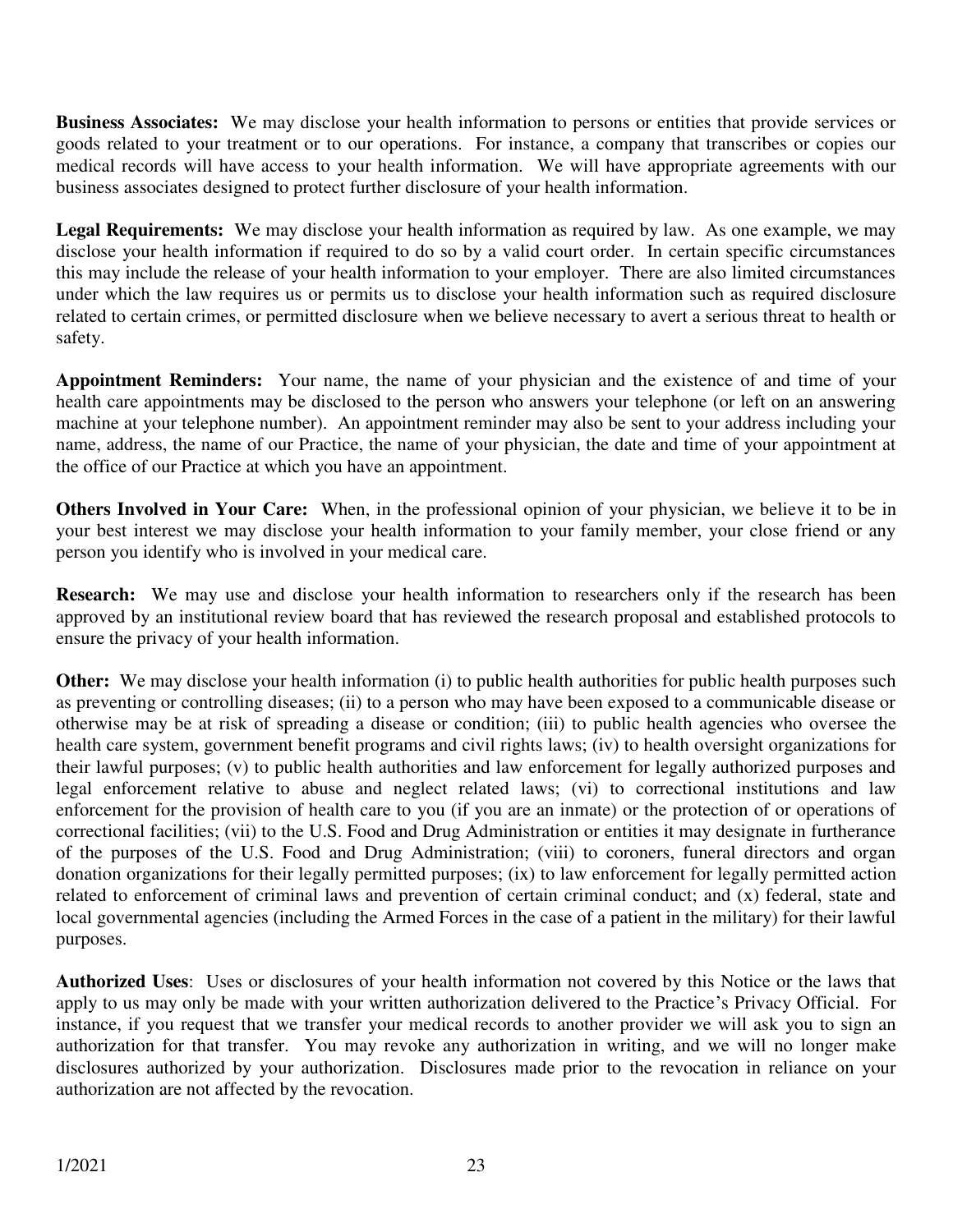Certain disclosures require your authorization. For instance, we will not use your health information for marketing purposes or any disclosures that constitute the sale of health information without your prior written approval. We will not contact you for fundraising purposes. When disclosing health information to determine your eligibility for insurance or other benefits (underwriting purposes), other than long term care insurance, we will not disclose genetic information about you.

#### **Your Rights and How to Exercise Your Rights**

You have the right to request us to restrict disclosure of your health information to a health plan (insurance company) for payment or health care operations so as to not disclose a health care item or service for which you have paid out of pocket in full. We must and will honor such written requests when signed by you, dated and delivered to our Privacy Official at the address below.

You have the right to request to inspect and receive a copy of your health information to be provided to you or a recipient you designate. Your request must be in writing, signed and dated, delivered to the Practice's Privacy Official at the address designated below and must clearly designate the name and address of the recipient. If the Practice maintains your health information in electronic format you may request an electronic copy of your health information in an electronic format you designate. If the format is not readily producible by the Practice, then the Practice must produce your health information in a readable electronic format that the Practice and you agree is acceptable. The health information you receive from the Practice may omit certain information as allowed by law. We may charge you a fee for providing you a copy of your health information. In most instances we must produce your copy of your health information within 30 days of receipt of your request. However, when your health information is stored off-site the time for us to produce your copy may be delayed up to 60 days. We must notify you when there will be a delay.

You have the right to request restrictions on certain uses and disclosures of your health information regarding your treatment, payment for services and health care operations. You may exercise that right by providing your request in writing delivered to the Practice's Privacy Official at the address designated below including your signature and the date of your signature. In many circumstances we are not required to agree to your request.

You have the right to request, and we must accommodate reasonable requests, from you that you receive communications of your health information from us by alternative means or at alternative locations. Again, your request must be in writing delivered to the Practice's Privacy Official at the address designated below including your signature and the date of your signature.

You have the right to request that we amend your health information. You may exercise this right through a written request delivered to the Practice's Privacy Official at the address designated below specifically stating the requested amendment and the reason for the amendment which request must include your signature and the date of your signature. In certain circumstances we may deny your request.

You have a right to request and obtain from us an accounting of certain disclosures of your health information made by us in the six (6) years preceding the date of your request. You may exercise this right through a written request delivered to the Practice's Privacy Official at the address designated below signed and dated by you. We are not allowed or required to account to you for certain types of disclosures of your health